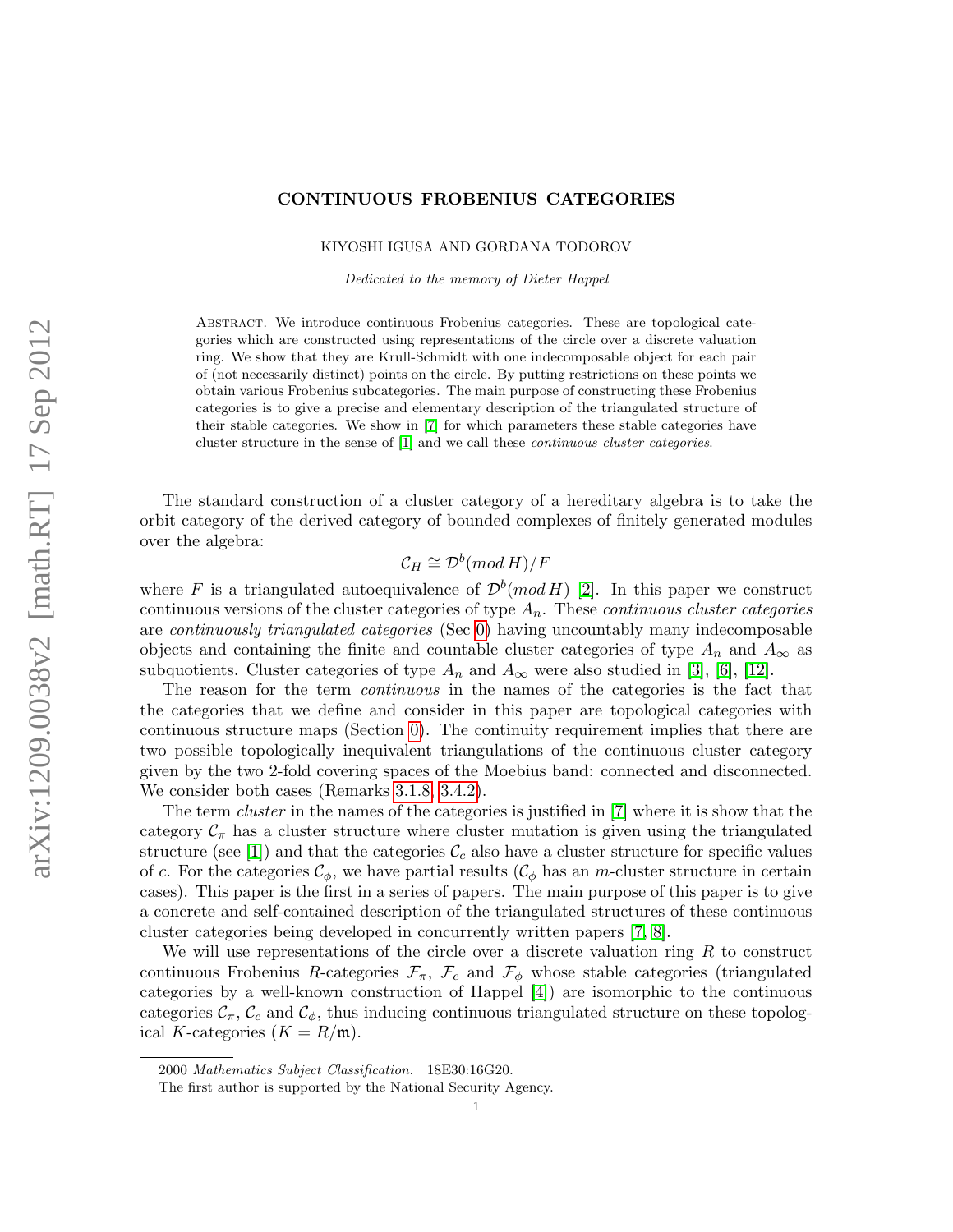In Section [1.](#page-3-0) we define representations of the circle; a representation of the circle  $S^1$  =  $\mathbb{R}/2\pi\mathbb{Z}$  over R is defined to be collection of R-modules  $V[x]$  at every point  $x \in S^1$  and morphisms  $V[x] \to V[y]$  associated to any clockwise rotation from x to y with the property that rotation by  $2\pi$  is multiplication by the uniformizer t of the ring R. We denote the projective representations generated at points x by  $P_{[x]}$ .

The Frobenius category  $\mathcal{F}_{\pi}$  is defined in Section [2:](#page-6-0) the objects are  $(V, d)$  where V is a finitely generated projective representation of  $S^1$  over R and d is an endomorphism of V with square equal to multiplication by t. We show that  $\mathcal{F}_{\pi}$  is a Frobenius category which has, up to isomorphism, one indecomposable object

$$
E(x,y) = \left(P_{[x]} \coprod P_{[y]}, d = \begin{bmatrix} 0 & \beta_* \\ \alpha_* & 0 \end{bmatrix}\right)
$$

for every pair of points  $0 \le x \le y < 2\pi$  in  $S^1$ . (See Definition [2.1.7.](#page-8-0)) The projectiveinjective objects are  $E(x, x)$  (i.e. when  $x = y$ ). The stable category of  $\mathcal{F}_{\pi}$  is shown to be equivalent to the continuous category  $\mathcal{C}_{\pi}$ , which is defined in [3.1.5.](#page-15-0) This construction also works in much greater generality (Proposition [3.4.1\)](#page-19-6).

We also consider  $\mathcal{F}_c$  for any positive real number  $c \leq \pi$  in [2.4;](#page-12-0)  $\mathcal{F}_c$  is defined to be the additive full subcategory of  $\mathcal{F}_{\pi}$  generated by all  $(x, y)$  where the distance from x to y is at least  $\pi-c$ . Objects in  $\mathcal{F}_c$  are projective-injective iff they attain this minimum distance. The stable category is again triangulated and isomorphic to the continuous category  $\mathcal{C}_c$  which has a cluster structure if and only if  $c = (n+1)\pi/(n+3)$  for some positive integer n [\[7\]](#page-20-0). In that case we show (in [\[7\]](#page-20-0)) that  $\mathcal{C}_c$  contains a thick subcategory equivalent to the cluster category of type  $A_n$ .

The most general version of Frobenius categories that we consider in this paper, are the categories  $\mathcal{F}_{\phi}$ , for homeomorphisms  $\phi: S^1 \to S^1$  satisfying "orientation preserving" and some other conditions (see [2.4.1\)](#page-12-1). The categories  $\mathcal{F}_c$ , and in particular  $\mathcal{F}_{\pi}$ , are special cases of  $\mathcal{F}_{\phi}$ .

In later papers we will develop other properties of these continuous cluster categories. We will give recognition principles for (the morphisms in) distinguished triangles in the continuous cluster categories and other continuous categories. An example of this is given in [3.3.1.](#page-17-0) We will also show in later papers that the continuous cluster category  $\mathcal{C}_{\pi}$  has a unique cluster up to isomorphism and we will find conditions to make the cluster character into a continuous function. And we will show in later papers how this construction can be modified to produce continuous Frobenius categories of type D.

The first author would like to thank Maurice Auslander for explaining to him that "The Krull-Schmidt Theorem is a statement about endomorphism rings [of objects in a category]". This observation will be used many times. Also, Maurice told us that each paper should have only one main result. So, our other results will appear in separate papers. We also thank Adam-Christiaan van Roosmalen for explaining his work to us.

#### 0. SOME REMARKS ON TOPOLOGICAL  $R$ -CATEGORIES

<span id="page-1-0"></span>We recall the definition of a topological category since our constructions are motivated by our desire to construct continuously triangulated topological categories of type A. By a "continuously triangulated" category we mean a topological category which is also triangulated so that the defining equivalence  $T$  of the triangulated category is a continuous functor. We also review an easy method for defining the topology on an additive category out of the topology of a full subcategory of indecomposable objects.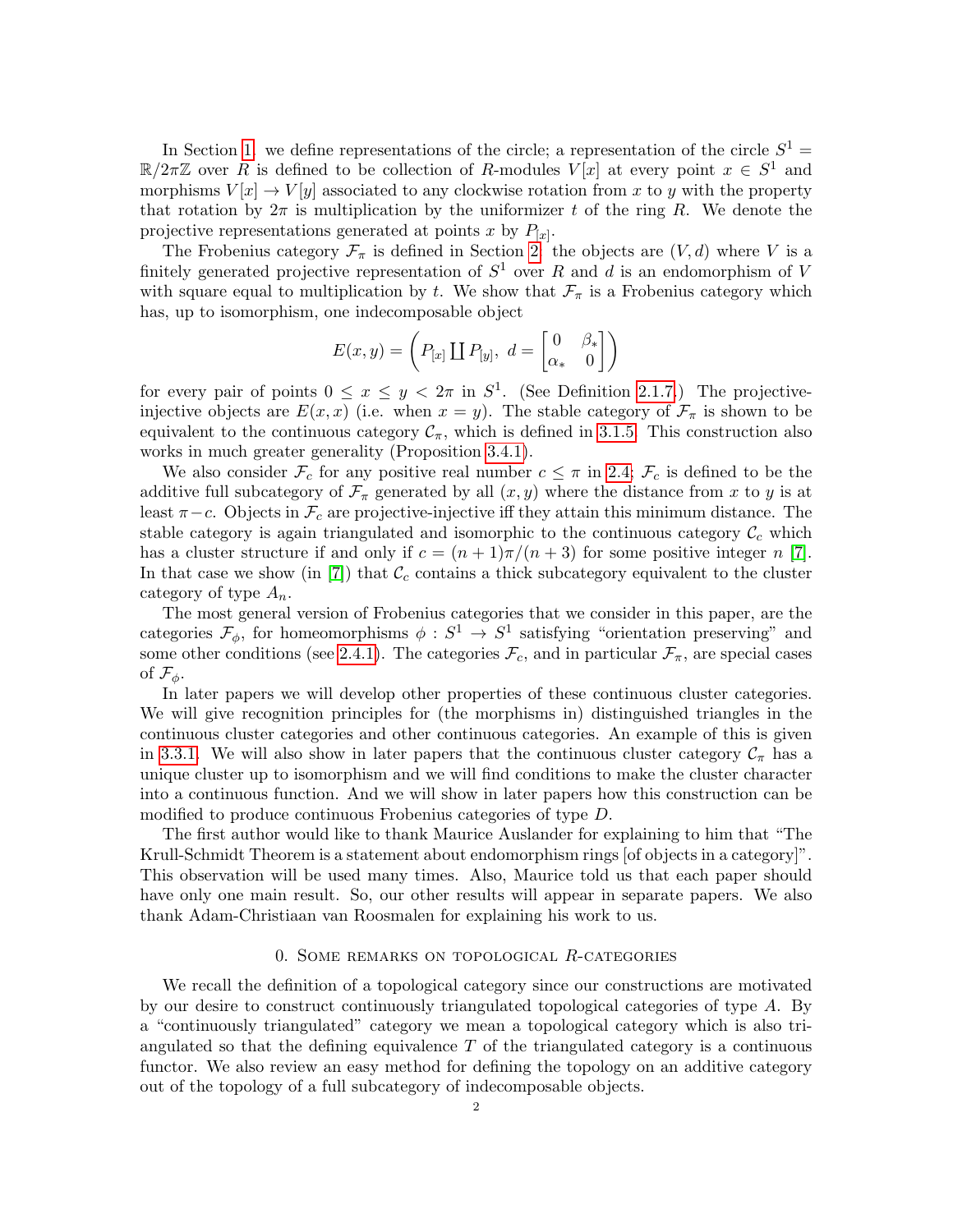Recall that a topological ring is a ring R together with a topology on R so that its structure maps are continuous. Thus addition  $+ : R \times R \rightarrow R$  and multiplication  $\cdot :$  $R \times R \rightarrow R$  are required to be continuous mappings. We may sometimes also require the inverse mapping  $u \mapsto u^{-1}$  to be continuous on the group of units of R. A topological R-module is an R-module  $M$  together with a topology on  $M$  so that the structure maps  $m: R \times M \to M$  and  $a: M \times M \to M$  given by  $m(r, x) = rx$  and  $a(x, y) = x + y$  are continuous mappings.

**Definition 0.0.1.** If R is a topological ring, a *topological R-category* is defined to be a small R-category C together with a topology on the set of objects  $Ob(\mathcal{C})$  and on the set of all morphisms  $Mor(\mathcal{C})$  so that the structure maps of  $\mathcal{C}$  are continuous mappings. Thus  $s, t, id, a, m, c$  are continuous where

- (1)  $s, t : Mor(C) \to Ob(C)$  are the source and target maps.
- $(2)$  m :  $R \times Mor(\mathcal{C}) \rightarrow Mor(\mathcal{C}), a : A \rightarrow Mor(\mathcal{C})$  are the mappings which give the R-module structure on each hom set  $\mathcal{C}(X,Y) = (s,t)^{-1}(X,Y)$ . Here A is the subset of  $Mor(\mathcal{C})^2$  consisting of pairs  $(f, g)$  of morphisms with the same source and target.
- (3) id:  $Ob(\mathcal{C}) \rightarrow Mor(\mathcal{C})$  is the mapping which sends each  $X \in Ob(\mathcal{C})$  to  $id_X \in$  $\mathcal{C}(X,X)\subseteq Mor(\mathcal{C}).$
- (4) c :  $Mor(\mathcal{C}) \oplus Mor(\mathcal{C}) \rightarrow Mor(\mathcal{C})$  is composition and  $Mor(\mathcal{C}) \oplus Mor(\mathcal{C})$  is the subset of  $Mor(\mathcal{C}) \times Mor(\mathcal{C})$  on which composition is defined.

We say that a functor  $F: \mathcal{C} \to \mathcal{D}$  between topological categories  $\mathcal{C}, \mathcal{D}$  is continuous if it is continuous on objects and morphisms. Thus, we require  $Ob(F) : Ob(\mathcal{C}) \to Ob(\mathcal{D})$ and  $Mor(F) : Mor(\mathcal{C}) \to Mor(\mathcal{D})$  to be continuous mappings. When  $\mathcal{C}, \mathcal{D}$  are topological R-categories, we usually assume that  $F$  is  $R$ -linear in the sense that the induced mappings  $\mathcal{C}(X, Y) \to \mathcal{D}(FX, FY)$  are homomorphisms of R-modules for all  $X, Y \in Ob(\mathcal{C})$ .

In this paper we will construct Krull-Schmidt categories  $C$  each of which has a natural topology on the full subcategory  $\mathcal{D} = Ind \mathcal{C}$  of carefully chosen representatives of the indecomposable objects. By the following construction, we obtain a small topological category add  $\mathcal D$  which is equivalent as an additive category to the entire category  $\mathcal C$ .

<span id="page-2-0"></span>**Definition 0.0.2.** A topological R-category  $\mathcal{D}$  is called *additive* if there is a continuous functor  $\oplus : \mathcal{D} \times \mathcal{D} \to \mathcal{D}$  which is algebraically a direct sum operation. ( $\mathcal{D} \times \mathcal{D}$  is given the product topology on object and morphism sets.)

Suppose  $\mathcal D$  is a topological R-category which does not contain a zero object (and is thus not additive). Then we define the *additive category add*  $\mathcal D$  generated by  $\mathcal D$  to be the category of formal ordered direct sums of objects in  $\mathcal{D}$ . Thus the object space of  $\alpha d\alpha \mathcal{D}$  is:

$$
Ob(\operatorname{add}\nolimits{\mathcal{D}}) = \coprod_{n \geq 0} Ob(\mathcal{D})^n
$$

When  $n = 0$ ,  $Ob(\mathcal{D})^0$  consists of a single object which is the unique zero object of add  $\mathcal{D}$ . This is a topological space since it is the disjoint union of Cartesian products of topological spaces. We write the object  $(X_i)$  as the ordered sum  $\coprod_i X_i$ .

The morphism space is defined analogously:

$$
Mor(\operatorname{add}\nolimits \mathcal{D}) = \coprod_{n,m \geq 0} \{((Y_i),(f_{ij}),(X_j)) \in Ob(\mathcal{D})^n \times Mor(\mathcal{D})^{nm} \times Ob(\mathcal{D})^m \mid f_{ij} \in \mathcal{D}(X_j,Y_i)\}
$$

This has the topology of a disjoint union of subspaces of Cartesian products of topological spaces.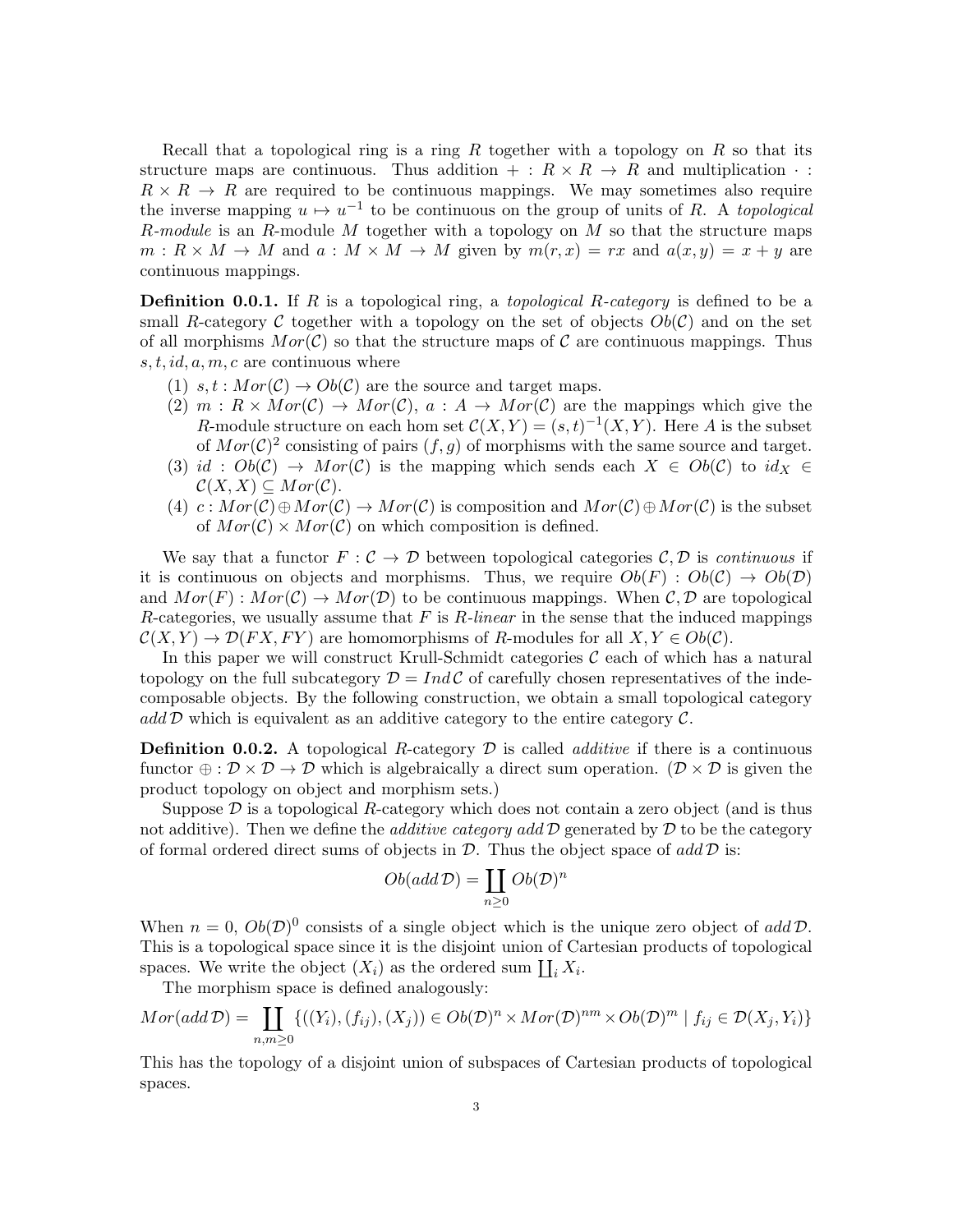**Proposition 0.0.3.** add D is a topological additive R-category in which direct sum  $\oplus$  is strictly associative and has a strict unit.

*Proof.* Direct sum is strictly additive:  $(A \oplus B) \oplus C = A \oplus (B \oplus C)$  since objects in add D are, by definition, equal to ordered sequences of objects in  $\mathcal{D}$ . Zero is a strict unit for  $\oplus$ since it is the unique empty sequence:  $0 \oplus X = X = X \oplus 0$  for all X. The fact that add D is a topological category follows easily from the assumption that  $\mathcal D$  is a topological category. For example, composition of morphisms in  $add\,\mathcal{D}$  is given by addition of composites of morphisms in  $D$  and both of these operations are continuous.  $\Box$ 

# 1. REPRESENTATIONS OF THE CIRCLE  $S^1$

<span id="page-3-0"></span>In this section we describe the category of representations of the circle over a discrete valuation ring. Special kinds of finitely generated projective representations of the circle will be used in section 2 in order to define Frobenius categories. Let  $R$  be a discrete valuation ring with uniformizing parameter  $t$  (a fixed generator of the unique maximal ideal  $\mathfrak{m}$ ), quotient field  $K = R/\mathfrak{m} = R/(t)$ .

## 1.1. Representations of  $S^1$ .

Let  $\overline{S^1 = \mathbb{R}/2\pi\mathbb{Z}$ . Let  $x \in \mathbb{R}$  and let [x] denote the corresponding element  $[x] = x + 2\pi\mathbb{Z}$ in  $S^1$ . When we take an element  $[x] \in S^1$  we mean choose an element of  $S^1$  and choose an arbitrary representative  $x$  of this element in  $\mathbb{R}$ .

**Definition 1.1.1.** A representation V of  $S^1$  over R is defined to be:

- (a) an R-module  $V[x]$  for every  $[x] \in S^1$  and
- (b) an R-linear map  $V^{(x,\alpha)}: V[x] \to V[x-\alpha]$  for all  $[x] \in S^1$  and  $\alpha \in \mathbb{R}_{\geq 0}$  satisfying the following conditions for all  $[x] \in S^1$ :
	- (1)  $V^{(x-\beta,\alpha)} \circ V^{(x,\beta)} = V^{(x,\alpha+\beta)}$  for all  $\alpha, \beta \in \mathbb{R}_{\geq 0}$ ,
	- (2)  $V^{(x,2\pi n)}: V[x] \to V[x]$  is multiplication by  $t^n$  for all  $n \in \mathbb{Z}_{\geq 0}$ .

**Definition 1.1.2.** A morphism  $f: V \to W$  consists of R-linear maps  $f_{[x]}: V[x] \to W[x]$ for all  $[x] \in S^1$  so that  $W^{(x,\alpha)} f_{[x]} = f_{[x-\alpha]} V^{(x,\alpha)}$  for all  $[x] \in S^1$  and  $\alpha \geq 0$ , i.e.,

$$
V[x] \xrightarrow{f_{[x]}} W[x] \longrightarrow W[x]
$$
  
\n
$$
\sqrt{\begin{array}{ccc} V^{(x,\alpha)} & \sqrt{\begin{array}{c} V^{(x,\alpha)} \end{array}} \\ V[x-\alpha] \xrightarrow{f_{[x-\alpha]}} W[x-\alpha]. \end{array}}
$$

A morphism  $f: V \to W$  is called a monomorphism or epimorphism if  $f_{[x]}: V[x] \to W[x]$ are monomorphisms or epimorphisms, respectively, for all  $[x] \in S^1$ .

**Definition 1.1.3.** Let  $P_{[x]}$ , for  $[x] \in S^1$ , be the representation of  $S^1$  defined as:

- (a) R-module  $P_{[x]}[x-\alpha] := Re_x^{\alpha}$ , the free R-module on one generator  $e_x^{\alpha}$  for each real number  $0 \leq \alpha < 2\pi$ .
- (b) R-homomorphism  $P_{[x]}^{(x-\alpha,\beta)}$  $\Gamma_{[x]}^{(x=\alpha,\beta)}: P_{[x]}[x-\alpha] \to P_{[x]}[x-\alpha-\beta]$  is the unique R-linear homomorphism defined by  $P_{[x]}^{(x-\alpha,\beta)}$  $\Gamma_{[x]}^{(x-\alpha,\beta)}(e_x^{\alpha})=e_x^{\alpha+\beta}.$  Here  $e_x^{\gamma+2\pi n}:=t^ne_x^{\gamma}\in P_{[x]}[x-\gamma]$ for  $n \in \mathbb{Z}_{\geq 0}$ , and  $\gamma \in \mathbb{R}_{\geq 0}$  by definition.

**Remark 1.1.4.** It follows from the definition that  $e_x^0$  is a generator of the representation  $P_{[x]}$ ; we will often denote this generator by  $e_x$ .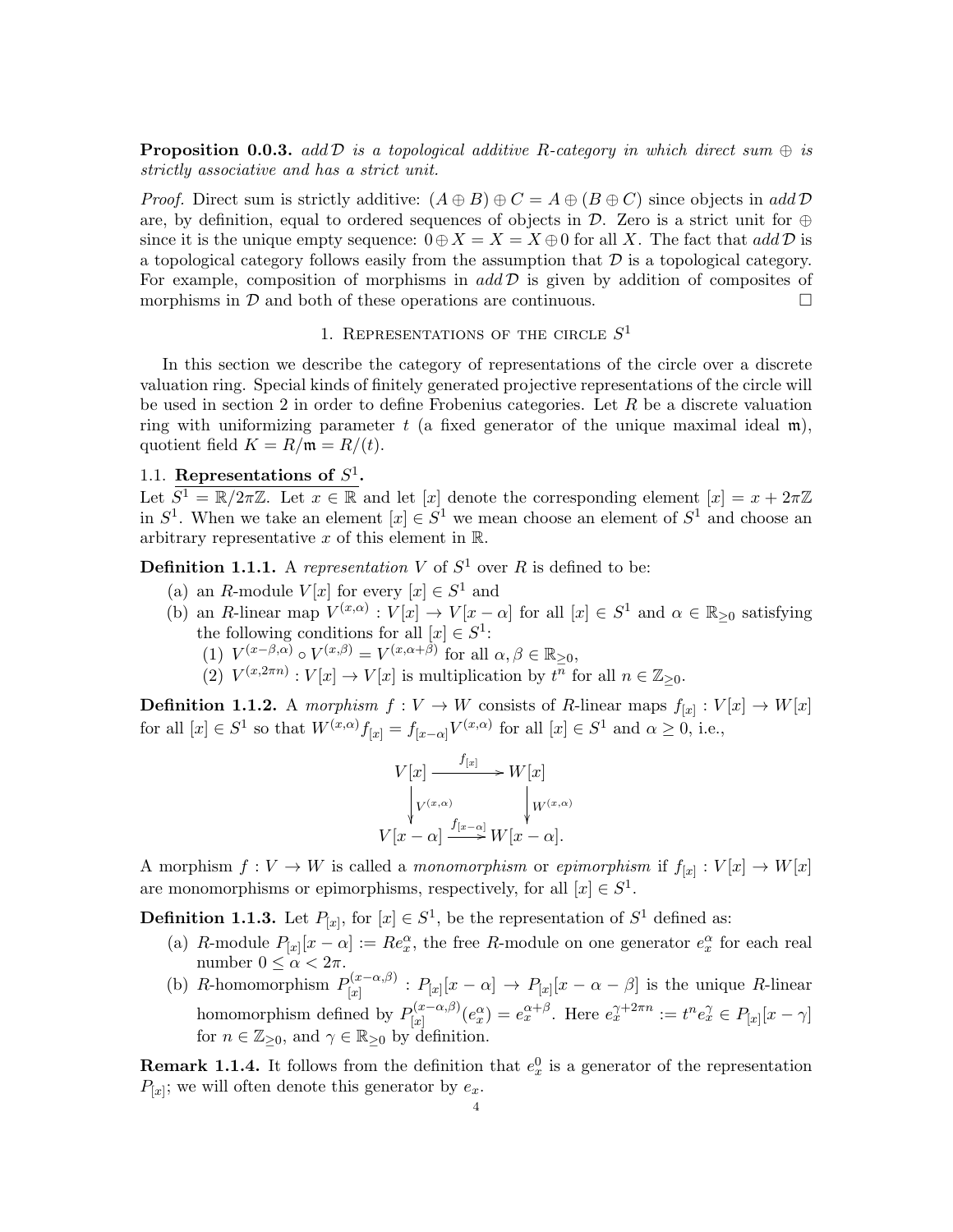**Proposition 1.1.5.** Let V be a R-representation of  $S^1$ . There is a natural isomorphism

$$
\mathcal{P}_{S^1}(P_{[x]}, V) \cong V[x]
$$

given by sending  $f: P_{[x]} \to V$  to  $f_{[x]}(e_x) \in V[x]$ . In particular the ring homomorphism  $R \to \text{End}(P_{[x]}) \cong P_{[x]}[x] \cong R$  sending  $r \in R$  to multiplication by r is an isomorphism.

*Proof.* Define a homomorphism  $\varphi: V[x] \to \mathcal{P}_{S^1}(P_{[x]}, V)$  in the following way. For every  $v \in V[x]$  let  $\varphi(v) \in \mathcal{P}_{S^1}(P_{[x]}, V)$  be given by  $\varphi(v)_{[x-\alpha]}(re_x^{\alpha}) := V^{(x,\alpha)}(rv) \in V[x-\alpha]$  for all  $0 \leq \alpha < 2\pi$ . Then  $\varphi(v)$  is the unique morphism  $P_{[x]} \to V$  such that  $\varphi(v)(e_x) = v$ .

In particular,  $\varphi(f_{[x]}(e_x))(e_x) = f_{[x]}(e_x) = f(e_x)$ . Therefore  $\varphi(f_{[x]}(e_x)) = f$  since both morphisms send the generator  $e_x \in P_{[x]}[x]$  to  $f_{[x]}(e_x)$ . Therefore,  $\varphi$  gives an isomorphism  $V[x] \cong \mathcal{P}_{S^1}(P_{[x]}, V)$  inverse to the map sending f to  $f_{[x]}$  $(e_x)$ .

**Corollary 1.1.6.** Each representation  $P_{[x]}$  is projective. In other words, if  $f: V \to W$  is an epimorphism then  $Hom(P_{[x]}, V) \to Hom(P_{[x]}, W)$  is surjective.

If  $x \leq y < x + 2\pi$  then  $P_{[y]}[x] = R$  is generated by  $e_y^{\beta}$  where  $\beta = y - x$ . So, we get the following Definition/Corollary.

<span id="page-4-0"></span>**Definition 1.1.7.** The *depth* of any nonzero morphism of the form  $f: P_{[x]} \to P_{[y]}$  is defined to be the unique nonnegative real number  $\delta(f) = \alpha$  so that  $f(e_x) = ue_y^{\alpha}$  for a unit  $u \in R$ . We define the depth of the zero morphism to be  $\infty$ .

**Lemma 1.1.8.** The depth function has the following properties.

- (1) For morphisms  $f: P_{[x]} \to P_{[y]}, g: P_{[y]} \to P_{[z]}$  we have  $\delta(g \circ f) = \delta(g) + \delta(f)$ .
- (2) Given two morphism  $f, g : P_{[x]} \to P_{[y]}$  and  $r, s \in R$  we have  $\delta(rf+sg) \ge \min(\delta(f), \delta(g))$ .

*Proof.* (1) If  $f(e_x) = ue_y^{\alpha}$  and  $g(e_y) = ve_z^{\beta}$  for units  $u, v \in R$  then  $gf(e_x) = uve_z^{\alpha+\beta}$  making  $\delta(g \circ f) = \alpha + \beta = \delta(f) + \delta(g).$ 

(2) Suppose that  $f(e_x) = ue_y^{\alpha}$  and  $g(e_x) = ve_y^{\beta}$  where  $u, v$  are units in R. Suppose  $\alpha =$  $\delta(f) \leq \beta = \delta(g)$ . Then  $\beta = \alpha + 2\pi n$  for some nonnegative integer n and  $g(e_x) = vt^n e_x^{\alpha}$ . So,  $rf + sg = (ru + svt^n)e_x^{\alpha}$  which has depth  $\geq \alpha = \min(\delta(f), \delta(g)).$ 

We extend the definition of depth to any morphism  $f: \coprod_i P_{[x_i]} \to \coprod_j P_{[y_j]}$  by

$$
\delta(f) = \min \{ \delta(f_{ji}) \mid f_{ji} : P_{[x_i]} \to P_{[y_j]} \}.
$$

Proposition 1.1.9. The extended notion of depth satisfies the following conditions.

- (1) Let  $f: \coprod_i P_{[x_i]} \to \coprod_j P_{[y_j]}$  and  $g: \coprod_j P_{[y_j]} \to \coprod_k P_{[z_k]}$ . Then  $\delta(g \circ f) \geq \delta(g) + \delta(f)$ .
- (2) The depth of f is independent of the choice of decompositions of the domain and range of f, i.e.  $\delta(f) = \delta(\psi \circ f \circ \varphi)$  for all automorphisms  $\psi, \varphi$  of  $\coprod_j P_{[y_j]}, \coprod_i P_{[x_i]}$ .

Proof. (1) implies (2) since  $\delta(\psi f \varphi) \geq \delta(\psi) + \delta(f) + \delta(\varphi) \geq \delta(f)$  and  $\delta(f) \geq \delta(\psi f \varphi)$  by symmetry. Therefore, it suffices to prove  $(1)$ .

By the extended definition of depth,  $\delta(gf)$  is equal to the depth of one of its component functions  $(gf)_{ki}: P_{[x_i]} \to P_{[z_k]}$ . But this is the sum of composite functions of the form  $g_{kj}f_{ji}: P_{[x_i]} \to P_{[y_j]} \to P_{[z_k]}$ . By the lemma above, this gives

$$
\delta(gf) = \min(\delta((gf)_{ki})) \ge \min(\delta(g_{kj}) + \delta(f_{ji})) \ge \delta(g) + \delta(f).
$$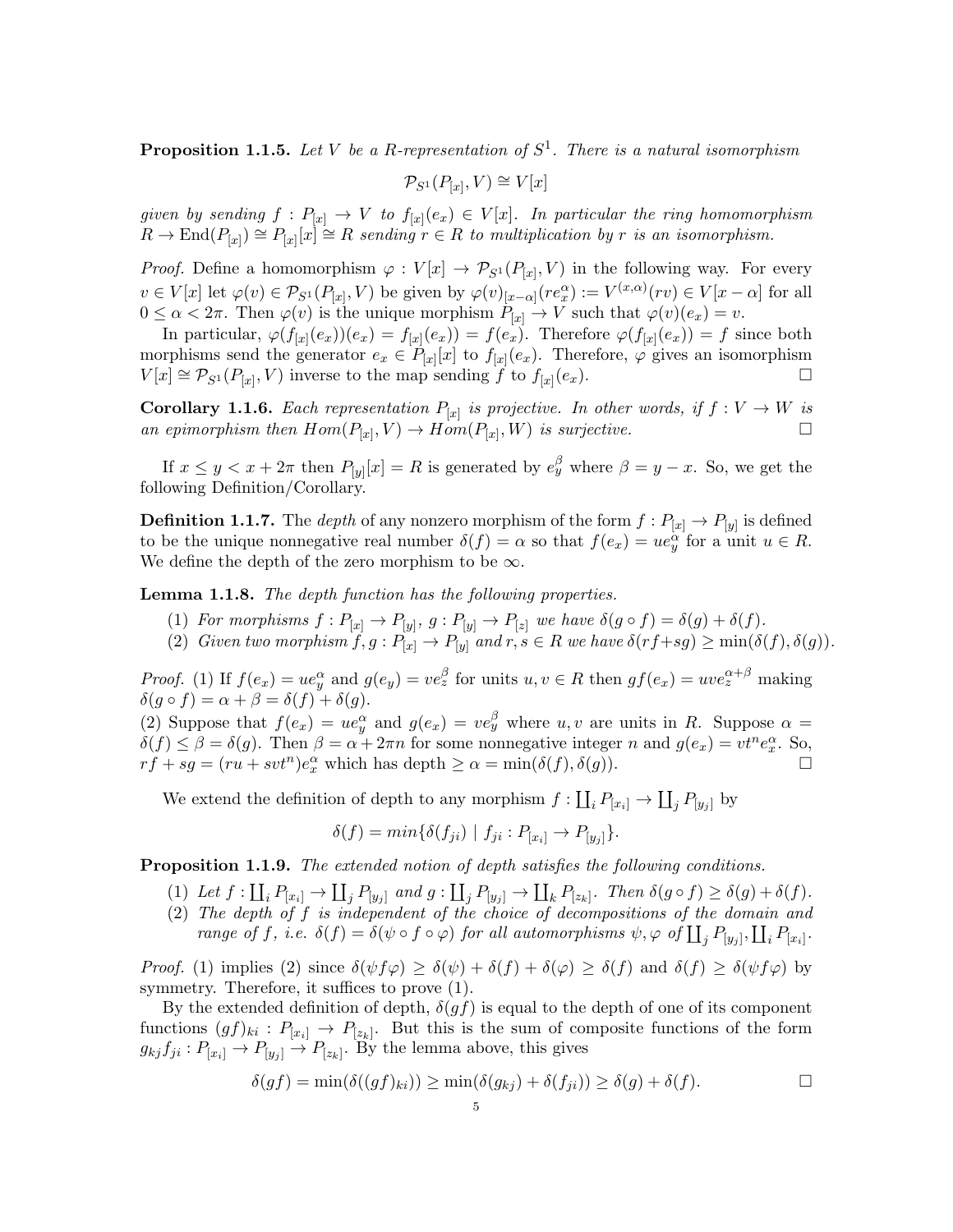## 1.2. Finitely generated projective representations of  $S^1$ .

It is shown here that finitely generated projective representations of  $S^1$  are precisely the finitely generated torsion free representations.

<span id="page-5-0"></span>**Definition 1.2.1.** A representation V is *torsion-free* if each  $V[x]$  is a torsion-free R-module and each map  $V^{(x,\alpha)}: V[x] \to V[x-\alpha]$  is a monomorphism. A representation V is finitely generated if it is a quotient of a finite sum of projective modules of the form  $P_{[x]}$ , i.e. there exists an epimorphism  $\coprod_{i=0}^n P_{[x_i]} \to V$ .

Let V be a finitely generated torsion-free representation of  $S^1$ . Then the following lemma shows that a subrepresentation of  $V$  generated at any finite set of points on the circle is a projective representation  $P \cong \coprod m_i P_{[x_i]}$ .

**Lemma 1.2.2.** Let V be as above. Take any finite subset of  $S^1$  and represent them with real numbers

$$
x_0 < x_1 < x_2 < \dots < x_n < x_{n+1} = x_0 + 2\pi, \quad x_i \in \mathbb{R}.
$$

For each  $0 \leq i \leq n$  let  $\{v_{ij} : j = 1, \cdots, m_i\}$  be a subset of  $V[x_i]$  which maps isomorphically to a basis of the cokernel of  $V^{(x_{i+1},x_{i+1}-x_i)}: V[x_{i+1}] \to V[x_i]$  considered as a vector space over  $K = R/(t)$ . Let  $f_{ij}: P_{[x_i]} \to V$  be the morphism defined by  $f_{ij}(e_{x_i}) = v_{ij} \in V[x_i]$  Then

- (1)  $f = \sum_{i=0}^{n} \sum_{j=0}^{m_i} f_{ij} : P = \coprod_{i=0}^{n} m_i P_{[x_i]} \to V$  is a monomorphism.
- (2)  $f_{[x_i]}: P[x_i] \to V[x_i]$  is an isomorphism for each i.

*Proof.* Since V is torsion-free, the maps  $V^{(x_i,x_i-x_0)}: V[x_i] \to V[x_0]$  are monomorphisms for  $i = 0, 1, 2, \dots, n$ . Let  $V_i = image(V^{(x_i, x_i - x_0)}) \subset V[x_0]$ . Then

$$
tV_0 = V_{n+1} \subseteq V_n \subseteq \cdots \subseteq V_2 \subseteq V_1 \subseteq V_0.
$$

Furthermore,  $V[x_i] \cong V_i$  and this isomorphism induces an isomorphism of quotients:  $V[x_i]/V[x_{i+1}] \cong V_i/V_{i+1}$ . Let  $w_{ij} \in V_i \subseteq V_0$  be the image of  $v_{ij} \in V[x_i]$  and let  $\overline{w}_{ij} =$  $w_{ij} + V_{i+1} \in V_i/V_{i+1} \cong V[x_i]/V[x_{i+1}]$ . For each i, the  $\overline{w}_{ij}$  form a basis for  $V_i/V_{i+1}$ . Taken together,  $w_{ij} + tV_0$  form a basis for  $V_0/tV_0$ . Since  $V_0$  is torsion free, it follows from  $\prod m_i P_{x_i} \to V$  which maps the generators of P to the elements  $v_{ij}$  induces an isomorphism Nakayama's Lemma, that the  $w_{ij}$  generate  $V_0$  freely. Therefore, the morphism  $f : P =$  $f_{[x_0]}: P[x_0] \cong V[x_0]$ . Applying the same argument to the points

$$
x_i < x_{i+1} < \dots < x_n < x_0 + 2\pi, x_1 + 2\pi < \dots < x_i + 2\pi, \quad x_i \in \mathbb{R}
$$

we see that  $f_{[x_i]} : P[x_i] \to V[x_i]$  is an isomorphism for all i. This proves the second condition. The first condition follows.

<span id="page-5-1"></span>**Proposition 1.2.3.** Every finitely generated projective representation of  $S^1$  is torsion-free. Conversely, every finitely generated torsion-free representation of  $S^1$  over R is projective and isomorphic to a direct sum of the form  $\prod_{i=0}^{n} P_{[x_i]}$ .

Proof. The first statement is clear since indecomposable projectives are torsion free and every direct summand of a torsion-free representation is torsion-free. For the second statement, let V be a finitely generated torsion-free representation of  $S^1$ . Suppose that V is generated at  $n+1$  points on the circle:  $[x_0], [x_1], \cdots, [x_n] \in S^1$  where  $x_0 < x_1 < x_2 < \cdots <$  $x_n < x_{n+1} = x_0 + \overline{2\pi}$ , with  $x_i \in \mathbb{R}$ , as in the lemma. Let  $f : P = \coprod_{i=0}^n m_i P_{[x_i]} \to V$  be the monomorphism given by the lemma. Then  $f: P \to V$  is also onto by Condition (2) in the lemma since V is generated at the points  $[x_i]$ . Therefore,  $P \cong V$  as claimed.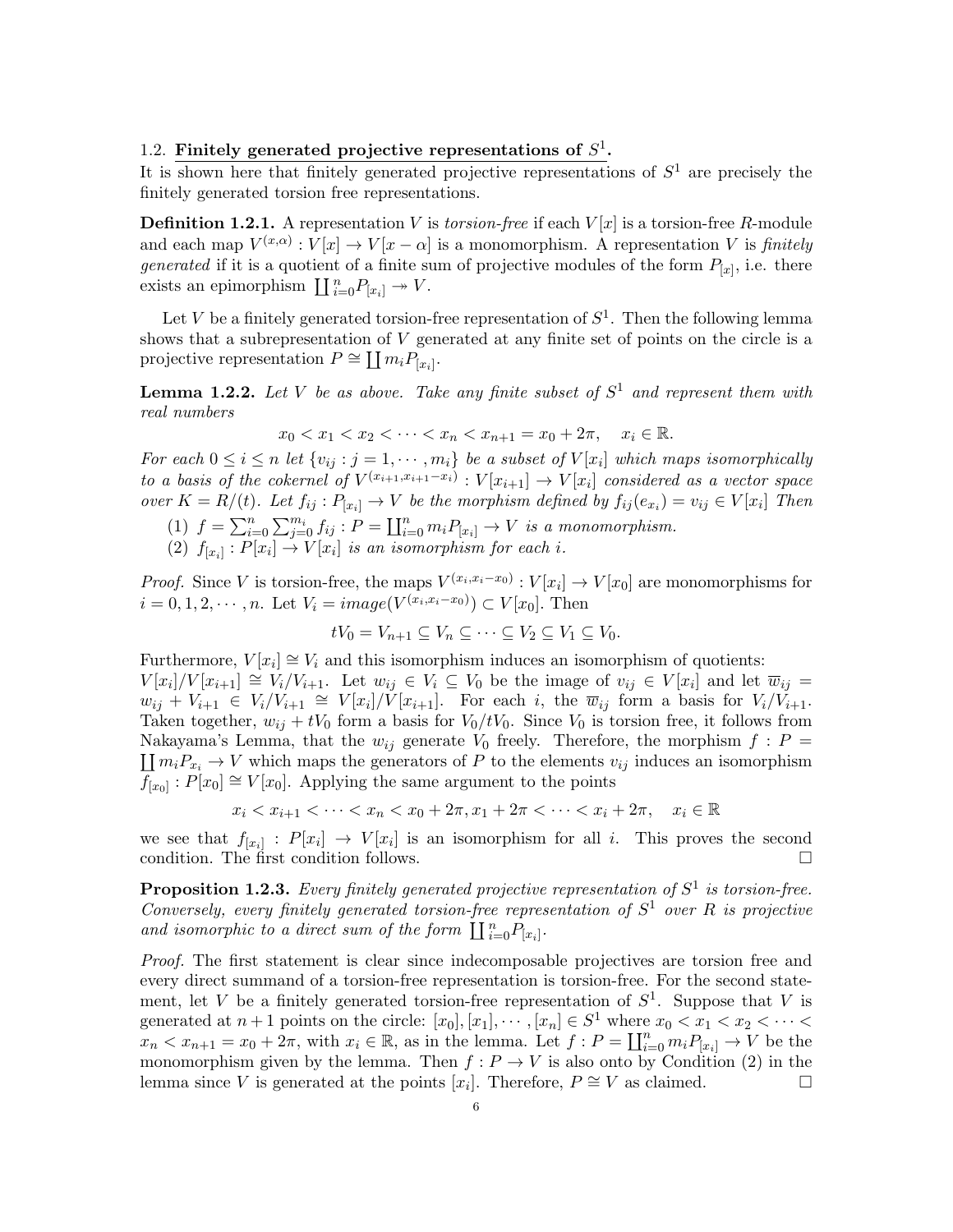1.3. The category  $P_{S^1}$ .

Let  $\overline{\mathcal{P}_{S^1}}$  be the category of all finitely generated projective (and thus torsion-free) representations of  $S^1$  over R. By the proposition above, each indecomposable object of  $\mathcal{P}_{S^1}$  is isomorphic to  $P_{[x]}$  for some  $[x] \in S^1$ .

**Lemma 1.3.1.** Any nonzero morphism  $f: P_{[x]} \to P_{[y]}$  is a categorical epimorphism in  $\mathcal{P}_{S^1}$ in the sense that, for any two morphisms  $g, h : P_{[y]} \to V$  in  $\mathcal{P}_{S^1}$ ,  $gf = hf$  implies  $g = h$ .

Proof. Let  $f(e_x) = re_y^{\alpha}$  for  $r \neq 0 \in R$ . Then  $gf(e_x) = g(re_y^{\alpha}) = g(rV^{(y,\alpha)}e_y) = rV^{(y,\alpha)}(g(e_y))$ . By assumption this is equal to  $hf(e_x) = rV^{(y,\alpha)}(h(e_y))$ . Since V is torsion-free, this implies that  $g(e_y) = h(e_y)$  making  $g = h$ .

For the proof of Lemma [2.2.3](#page-9-0) and Proposition [2.3.3](#page-12-2) below, we need the following easy observation using the depth  $\delta(f)$  from Definition [1.2.1.](#page-5-0)

<span id="page-6-1"></span>Proposition 1.3.2. Let  $f: P_{[x]} \to P_{[y]}.$ 

- (1) If  $g: P_{[x]} \to P_{[z]}$  is a morphism so that  $\delta(f) \leq \delta(g)$  then there is a unique morphism  $h: P_{[y]} \to P_{[z]}$  so that  $hf = g$ .
- (2) If  $g' : P_{[w]} \to P_{[y]}$  is a morphism with  $\delta(g') \geq \delta(f)$  then there is a unique  $h' : P_{[w]} \to P_{[w]}$  $P_{[x]}$  so that  $fh' = g'.$

*Proof.* We prove the first statement. The second statement is similar. Let  $\alpha = \delta(f), \beta =$  $\delta(g) - \alpha$ . Then  $f(e_x) = re_y^{\alpha}$  and  $g(e_x) = se_z^{\alpha+\beta}$  where r, s are units in R. Let  $h: P_{[y]} \to P_{[z]}$ be the morphism given by  $h(e_y) = r^{-1} s e_z^{\beta}$ . Then  $hf(e_x) = rh(e_y^{\alpha}) = s e_z^{\alpha+\beta}$ . So  $hf = g$ .  $\Box$ 

**Definition 1.3.3.** Since  $\mathcal{P}_{S^1}$  has one indecomposable object  $P_{[x]}$  for every  $[x] \in S^1$ , the full subcategory  $Ind \mathcal{P}_{S^1}$  of these objects has a natural topology. The space of objects of  $Ind \mathcal{P}_{S^1}$  is homeomorphic to the circle  $S^1$  and the space of morphisms is the quotient space:

$$
Mor(Ind \mathcal{P}_{S^1}) = \{(r, x, y) \in R \times \mathbb{R} \times \mathbb{R} \mid x \leq y \leq x + 2\pi\}/\sim
$$

where the equivalence relation is given by  $(r, x, y) \sim (r, x + 2\pi n, y + 2\pi n)$  for any integer n and  $(r, x, x + 2\pi) \sim (tr, x, x)$ . Here  $(r, x, y)$  represents the morphism  $P_{[x]} \to P_{[y]}$  which sends  $e_x$  to  $re^{y-x}_{y}$ . The second relation comes from the identity  $re^{2\pi}_{x} = tre^{0}_{x}$ . We give R the m-adic topology.

**Remark 1.3.4.** (1) The category  $\mathcal{P}_{S^1}$  is algebraically equivalent to the topological additive R-category add Ind  $\mathcal{P}_{S^1}$  given by Definition [0.0.2.](#page-2-0)

(2) In the terminology of [\[13\]](#page-20-3),  $\mathcal{P}_{S^1}$  is the full subcategory of finitely generated projective objects in the big loop  $\widetilde{K\mathcal{L}^{\bullet}}$  where  $\mathcal L$  is the half-open interval  $[0, 2\pi)$  considered as a linearly ordered set.

2. THE FROBENIUS CATEGORIES  $\mathcal{F}_{\pi}$ ,  $\mathcal{F}_{c}$ ,  $\mathcal{F}_{\phi}$ 

#### <span id="page-6-0"></span>2.1. Frobenius category  $\mathcal{F}_{\pi}$ .

We define the category  $\mathcal{F}_{\pi}$  and the set of exact sequences in  $\mathcal{F}_{\pi}$  (and hence cofibrations which are the beginning maps and quotient maps which are the end maps in these exact sequences). Then we show that  $\mathcal{F}_{\pi}$  is an exact category and that it has enough projectives with respect to the exact structure. Finally, we show that projective and injective objects in  $\mathcal{F}_{\pi}$  coincide proving that  $\mathcal{F}_{\pi}$  is a Frobenius category.

**Definition 2.1.1.** The category  $\mathcal{F}_{\pi}$  and the exact sequences in  $\mathcal{F}_{\pi}$  are defined as: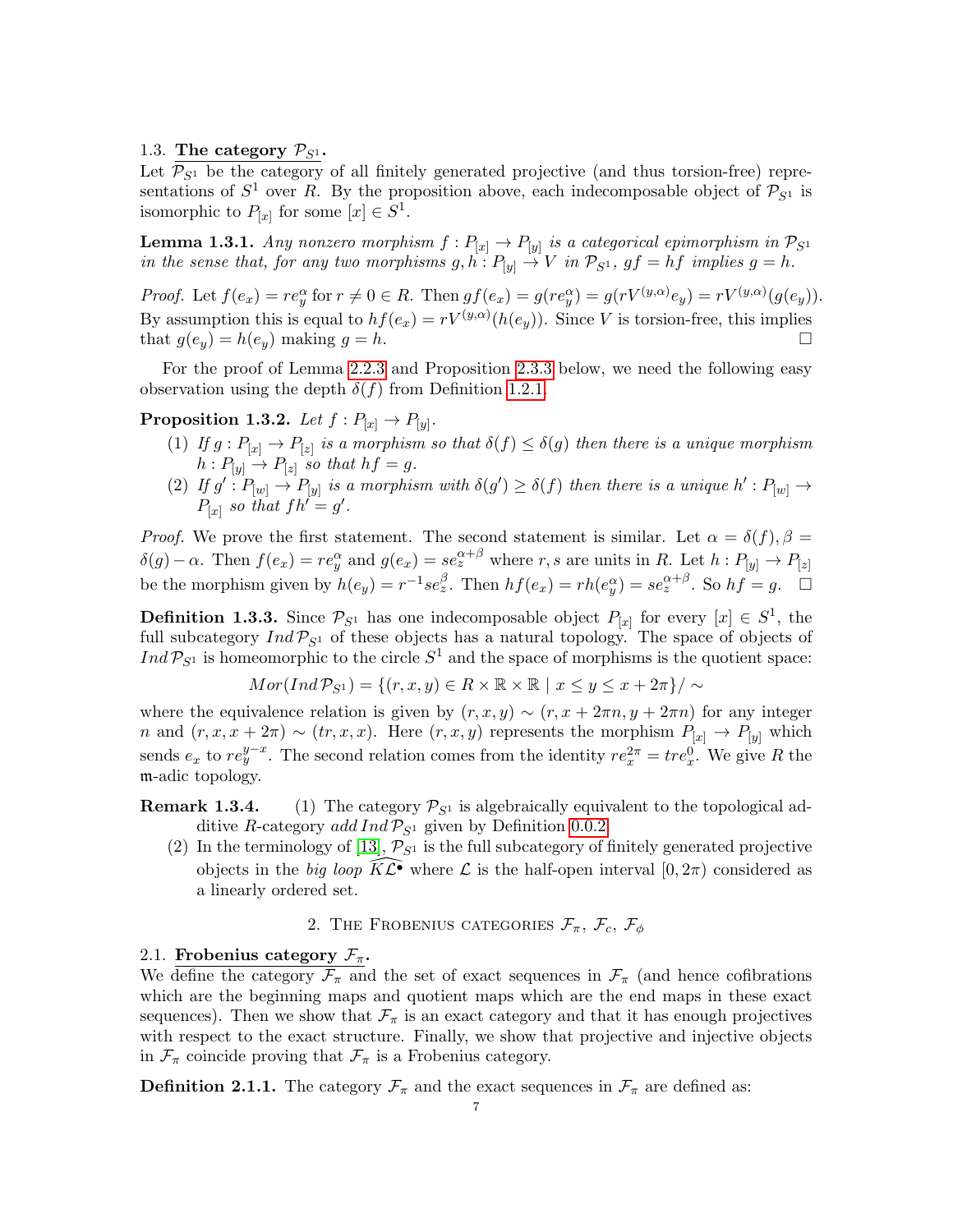- (1) Objects of  $\mathcal{F}_{\pi}$  are pairs  $(V, d)$  where  $V \in \mathcal{P}_{S^1}$  and  $d: V \to V$  is an endomorphism of V so that  $d^2 = t$  (multiplication by t).
- (2) Morphisms in  $\mathcal{F}_{\pi}$  are  $f : (V, d) \to (W, d)$  where  $f : V \to W$  satisfies  $fd = df$ .
- (3) *Exact sequences* in  $\mathcal{F}_{\pi}$  are  $(X,d) \xrightarrow{f} (Y,d) \xrightarrow{g} (Z,d)$  where  $0 \to X \xrightarrow{f} Y \xrightarrow{g} Z \to 0$  is exact (and therefore split exact) in  $\mathcal{P}_{S^1}$ .

Following Waldhausen [\[14\]](#page-20-4) we call the first morphism in an exact sequence a *cofibration* and write it as  $(X, d) \rightarrow (Y, d)$  and we call the second morphism a *quotient map* and denote it by  $(Y, d) \rightarrow (Z, d)$ .

**Remark 2.1.2.** Note that if  $(V, d)$  is an object in  $\mathcal{F}_{\pi}$ , then V cannot be indecomposable since  $\text{End}(P_x) = R$  does not contain an element whose square is t. We will see later that V must have an even number of components.

<span id="page-7-0"></span>**Theorem 2.1.3.** The category  $\mathcal{F}_{\pi}$  is a Frobenius category.

**Lemma 2.1.4.**  $f : (V, d) \rightarrow (W, d)$  is a cofibration (the beginning of an exact sequence) if and only if  $f: V \to W$  is a split monomorphism in  $\mathcal{P}_{S^1}$ . Similarly, f is a quotient map in  $\mathcal{F}_{\pi}$  if and only if it is a split epimorphism in  $\mathcal{P}_{S^1}$ . In particular, all epimorphisms in  $\mathcal{F}_{\pi}$ are quotient maps.

Proof. By definition of exactness, the split monomorphism condition is necessary. Conversely, suppose that  $f: V \to W$  is split mono in  $\mathcal{P}_{S^1}$ . Then the cokernel C is projective, being a summand of the projective object W. Since  $fd = df$ , we have an induced map  $d: C \to C$ . Since  $d^2 = t$  on V and W we must have  $d^2 = t$  on C. Therefore, f is the beginning of the exact sequence  $(V, d) \rightarrow (W, d) \rightarrow (C, d)$ . The other case is similar with the added comment that all epimorphisms in  $\mathcal{P}_{S^1}$  are split epimorphisms.

**Lemma 2.1.5.**  $\mathcal{F}_{\pi}$  is an exact category.

Proof. We verify the dual of the short list of axioms given by Keller [\[10\]](#page-20-5). The first two axioms follow immediately from the lemma above.

(E0)  $0 \rightarrow 0$  is a cofibration.

(E1) The collection of cofibrations is closed under composition.

(E2) The pushout of an exact sequence  $(A, d) \rightarrow B (B, d) \rightarrow (C, d)$  along any morphism  $h:(A,d)\to (A',d)$  exists and gives an exact sequence  $(A',d)\to (B',d)\to (C,d)$ .

Pf: Since  $f : A \to B$  is a split monomorphism in  $\mathcal{P}_{S^1}$ , so is  $(f,h) : A \to B \coprod A'$ . By the Lemma, we can let  $(B', d) \in \mathcal{F}_{\pi}$  be the cokernel of  $(f, h)$ . Since the pushout of a split sequence is split, the sequence  $A' \to B' \to C$  splits in  $\mathcal{P}_{S^1}$ . Therefore  $(A', d) \to (B', d) \to$  $(C, d)$  is an exact sequence in  $\mathcal{F}_{\pi}$ . Similarly, we have the dual axiom:

 $(E2)^{op}$  The pullback of an exact sequence in  $\mathcal{F}_{\pi}$  exists and is exact.

Therefore,  $\mathcal{F}_{\pi}$  is an exact category.

We record the following easy extension of this lemma for future reference.

<span id="page-7-1"></span>**Proposition 2.1.6.** Suppose that A is an additive full subcategory of  $\mathcal{F}_{\pi}$  with the property that any cofibration in  $\mathcal{F}_{\pi}$  with both objects in A has cokernel in A and that any quotient map in  $\mathcal{F}_{\pi}$  with both objects in A has kernel in A. Then A is an exact subcategory of  $\mathcal{F}_{\pi}$ .

*Proof.* Under the first condition, cofibrations in  $A$  will be closed under composition and under pushouts since the middle term of the pushout of  $X \rightarrow Y \rightarrow Z$  under any morphism  $X \to X'$  in A is the cokernel of the cofibration  $X \to Y \coprod X'$ . Dually, quotient maps will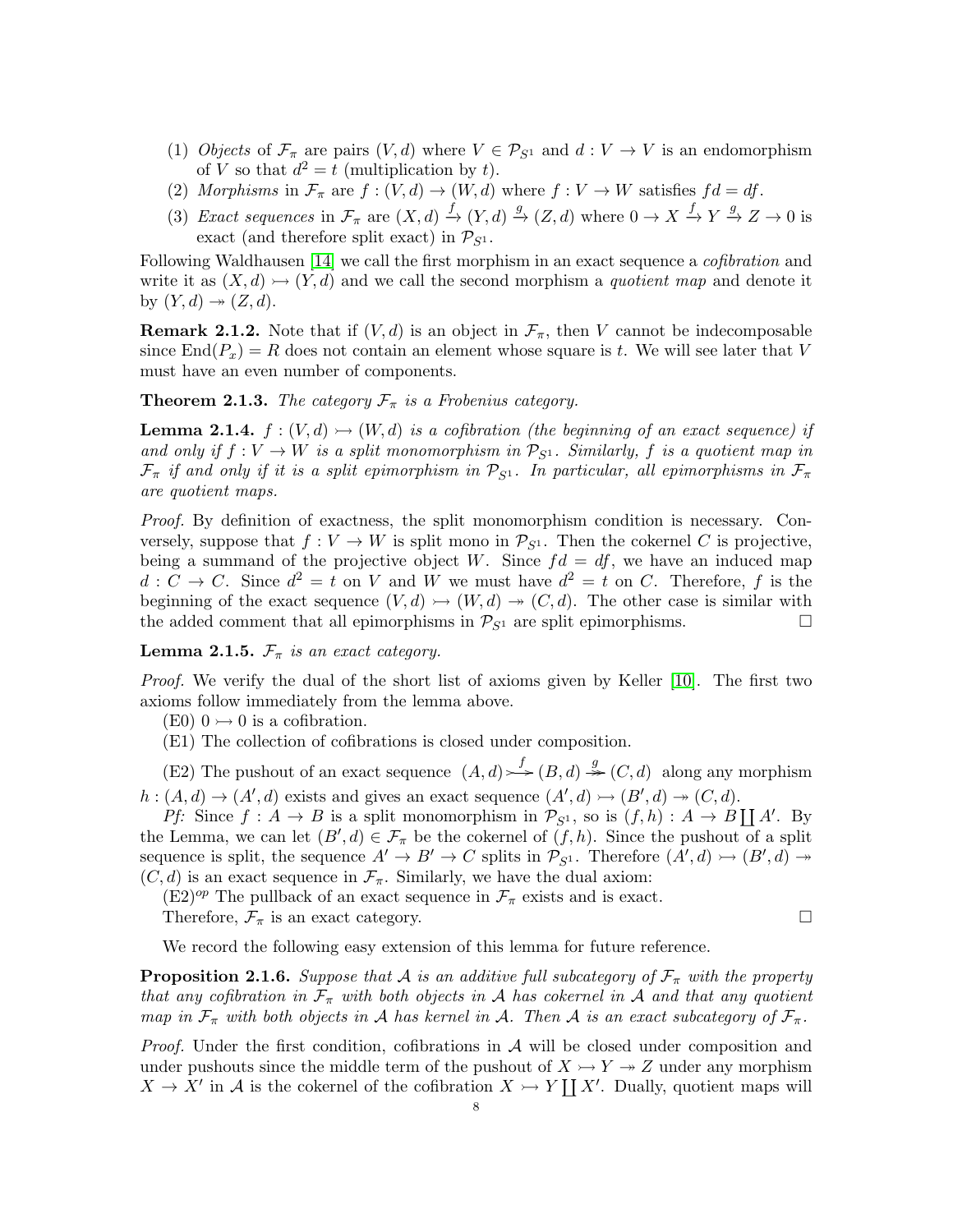be closed under pull-backs since the pull-back of a quotient map  $Y \rightarrow Z$  along a morphism  $W \to Z$  is the kernel of the quotient map  $Y \coprod W \to Z$ . So, A is exact.

<span id="page-8-0"></span>**Definition 2.1.7.** Let P be an object of  $\mathcal{P}_{S^1}$ . We define the object  $P^2 \in \mathcal{F}_{\pi}$  to be

$$
P^2 := \left(P \coprod P, \begin{bmatrix} 0 & t \\ 1 & 0 \end{bmatrix}\right).
$$

It is clear that  $(P \mid [Q]^2 = P^2 \mid [Q^2]$ .

The functor  $P \mapsto P^2$  is both left and right adjoint to the forgetful functor  $(V, d) \mapsto V$ .

**Lemma 2.1.8.**  $\mathcal{F}_{\pi}(P^2,(V,d)) \cong \mathcal{P}_{S^1}(P,V)$  and  $P^2$  is projective in  $\mathcal{F}_{\pi}$ .

*Proof.* A morphism  $P^2 \to (V, d)$  is the same as a pair of morphisms  $f, g: P \to V$  so that  $g = df$ . So,  $(f, df) \leftrightarrow f$  gives the desired isomorphism. To see that  $P^2$  is projective in  $\mathcal{F}_{\pi}$ , consider any quotient map  $(V, d) \twoheadrightarrow (W, d)$  and a morphism  $(f, df) : P^2 \rightarrow (W, d)$ . We can choose a lifting  $\tilde{f}: P \to V$  of  $f: P \to W$  to get a lifting  $(\tilde{f}, d\tilde{f})$  of  $(f, df)$ .

**Lemma 2.1.9.**  $\mathcal{F}_{\pi}((V, d), P^2) \cong \mathcal{P}_{S^1}(V, P)$  and  $P^2$  is injective for cofibrations in  $\mathcal{F}_{\pi}$ .

*Proof.* A morphism  $(V, d) \to P^2$  is the same as a pair of morphisms  $f, g: V \to P$  so that  $f = gd$ . Therefore,  $(gd, g) \leftrightarrow g$  gives the isomorphism. To see that  $P^2$  is injective for cofibrations, consider any cofibration  $(V, d) \rightarrow (W, d)$  and any morphism  $(gd, g) : (V, d) \rightarrow$  $P^2$ . Then, an extension of  $(gd, g)$  to  $(W, d)$  is given by  $(\overline{g}d, \overline{g})$  where  $\overline{g} : W \to P$  is an extension of  $g: V \to P$  given by the assumption that  $V \to W$  is a split monomorphism.  $\Box$ 

**Lemma 2.1.10.** The category  $\mathcal{F}_{\pi}$  has enough projective and injective objects:  $V^2$ ,  $V \in \mathcal{P}_{S^1}$ .

*Proof.* For any object  $(V, d) \in \mathcal{F}_{\pi}$  the projective-injective object  $V^2$  maps onto  $(V, d)$  by the quotient map  $(1, d) : V^2 \to (V, d)$ . Also  $(d, 1) : (V, d) \to V^2$  is a cofibration.

Proof of Theorem [2.1.3.](#page-7-0) There is only one thing left to prove. We need to show that every projective object in  $\mathcal{F}_{\pi}$  is isomorphic to an object of the form  $P^2$  for some  $P \in \mathcal{P}_{S^1}$  and is therefore injective.

Let  $(V, d)$  be a projective object in  $\mathcal{F}_{\pi}$ . Then the epimorphism  $(1, d) : V^2 \to (V, d)$ splits. Therefore,  $(V, d)$  is isomorphic to a direct summand of  $V^2$ . By Proposition [1.2.3,](#page-5-1) the representation V decomposes as  $V \cong \coprod_{i=0}^{n} P_{[x_i]}$ . It follows that  $V^2 \cong \coprod_{i=0}^{n} P_{[x_i]}^2$ . Therefore,  $(V, d)$  is a direct summand of  $\prod_{i=0}^{n} P_{[x_i]}^2$ . We need a Krull-Schmidt theorem to let us conclude that  $(V, d)$  is isomorphic to a direct sum of a subset of the projective objects  $P_{[x_i]}^2$ . This follows from the following lemma.

<span id="page-8-1"></span>**Lemma 2.1.11.** The endomorphism ring of  $P_{[x]}^2$  is a commutative local ring. Therefore, every indecomposable component of  $\prod P^2_{[x_i]}$  is isomorphic to one of the terms  $P^2_{[x_i]}$ .

*Proof.* By the two previous lemmas, an endomorphism of  $P_{[x]}^2$  is given by morphism

$$
\begin{bmatrix} a & tb \\ b & a \end{bmatrix} : P \coprod P \to P \coprod P
$$

where  $a, b \in \text{End}(P_{[x]}) = R$ . Calculation shows that matrices of this form commute with each other. Those matrices with  $a \in (t)$  form an ideal and, if  $a \notin (t)$  then

$$
\begin{bmatrix} a & tb \\ b & a \end{bmatrix}^{-1} = \begin{bmatrix} au & -tbu \\ -bu & au \end{bmatrix}
$$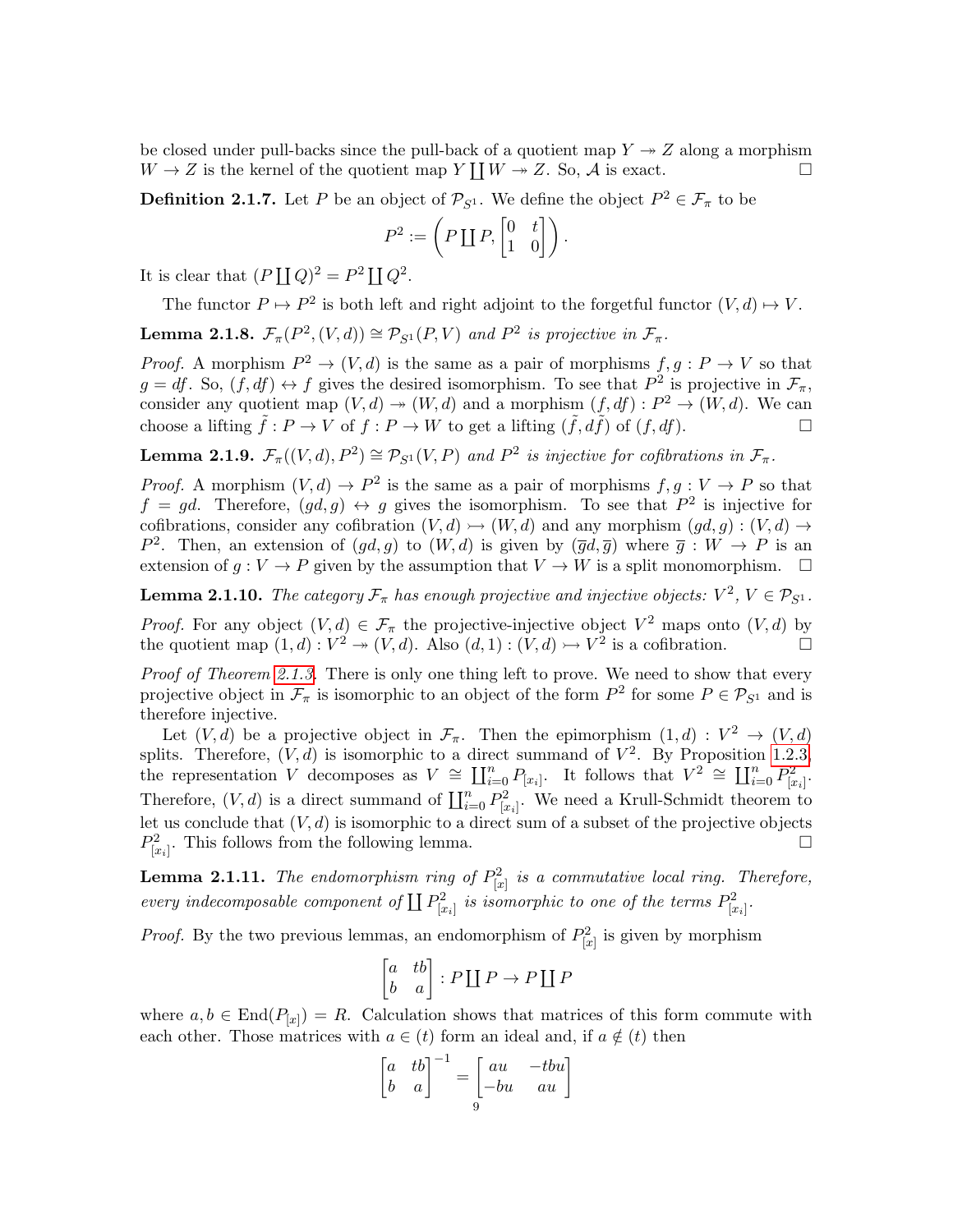where u is the inverse of  $a^2 - tb^2$  in R. Therefore,  $\text{End}_{\mathcal{F}_{\pi}}(P_{[x]}^2)$  is local.

## 2.2. Indecomposable objects in  $\mathcal{F}_{\pi}$ .

We now describe representations  $E(x, y)$  and prove that all indecomposable objects of  $\mathcal{F}_{\pi}$ are isomorphic to these representations.

**Definition 2.2.1.** Let  $[x]$ ,  $[y]$  be two (not necessarily distinct) elements of  $S^1$  and represent them by real numbers  $x \le y \le x + 2\pi$ . Let  $\alpha = y - x, \beta = x + 2\pi - y$  and let

$$
E(x,y) = \left(P_{[x]} \coprod P_{[y]}, d = \begin{bmatrix} 0 & \beta_* \\ \alpha_* & 0 \end{bmatrix}\right)
$$

where  $\alpha_* : P_{[x]} \to P_{[y]}$  is the morphism such that  $\alpha_*(e_x) = e_y^{\alpha}$  for the generator  $e_x \in P_{[x]}[x]$ and  $e_y^{\alpha} \in P_{[y]}[x]$  and, similarly,  $\beta_*: P_{[y]} \to P_{[x]}$  sends  $e_y \in P_{[y]}[y]$  to  $e_x^{\beta} \in P_{[x]}[y]$ . In other words,  $d(re_x^{\gamma}, se_y^{\delta}) = (se_x^{\delta+\beta}, re_y^{\gamma+\alpha})$  for all  $r, s \in R$  and  $\gamma, \delta \ge 0$ .

There is an isomorphism  $E(x, y) \cong E(y, x + 2\pi)$  given by switching the two summands and an equality  $E(x, y) = E(x + 2\pi n, y + 2\pi n)$  for every integer n. In the special case  $x = y$ , we have  $\alpha = 0$  making  $\alpha_*$  the identity map on  $P_{[x]}$  and  $\beta = 2\pi$  making  $\beta_*$  equal to multiplication by t. Thus,  $E(x, x) = P_{[x]}^2$  and  $E(x, x + 2\pi) \cong P_{[x]}^2$  which is projective in  $\mathcal{F}_{\pi}$ .

**Lemma 2.2.2.** The endomorphism ring of  $E(x, y)$  is a commutative local ring. Therefore,  $E(x, y)$  is an indecomposable object of  $\mathcal{F}_{\pi}$ .

*Proof.* Computation shows that endomorphisms of  $E(x, y)$  are given by matrices  $\begin{bmatrix} a & tb \\ b & a \end{bmatrix}$ with  $a, b \in R$ . Therefore  $\text{End}_{\mathcal{F}_\pi}(E(x, y))$  is a commutative local ring as in Lemma [2.1.11.](#page-8-1)  $\Box$ 

In order to prove that the category  $\mathcal{F}_{\pi}$  is Krull-Schmidt we need the following lemma, which uses the notion of depth as defined in [1.1.7](#page-4-0)

<span id="page-9-0"></span>**Lemma 2.2.3.** Let  $(V, d)$  be an object in  $\mathcal{F}_{\pi}$  and let  $\varphi : V \cong \coprod_{i=0}^{n} P_{[x_i]}$  be a decomposition of V into indecomposable summands. Let  $f_{ji}: P_{[x_i]} \to P_{[x_j]}$  be the component of  $f = \varphi d\varphi^{-1}$ with the smallest depth. Then we may choose  $i \neq j$ , and the representatives  $x_i, x_j \in \mathbb{R}$  so that  $x_i \leq x_j \leq x_i + \pi$  and  $E(x_i, x_j)$  is a direct summand of  $(V, d)$ .

Proof. We first note that, since the depth of  $d^2 = t$  is  $2\pi$ , the depth of d is  $\delta(d) \leq \pi$ . Therefore  $\delta(f) \leq \pi$ . Next, we show that the minimal depth is attained by an off-diagonal entry of the matrix  $(f_{ji}: P_{[x_i]} \to P_{[x_j]})$ . Suppose that a diagonal entry  $f_{ii}$  has the minimal depth. Then  $\delta(f_{ii}) = 0$  (since it can't be  $2\pi$ ). But then  $f_{ii}$  is an isomorphism. But  $f^2$  is zero modulo t. To cancel the  $f_{ii}^2$  term in  $f^2$  there must be some  $j \neq i$  so that  $f_{ji}$  is also an isomorphism, making  $\delta(f_{ji}) = 0$ .

So, we may assume that  $P_{[x_i]}$  and  $P_{[x_j]}$  are distinct components of V and we may choose the representatives  $x_i, x_j$  in  $\mathbb{R}$  so that  $x_i \leq x_j \leq x_i + \pi$  and  $\delta(d) = \delta(f) = \delta(f_{ji}) = x_j - x_i$ . Let  $\alpha = x_j - x_i$  and  $\beta = x_i + 2\pi - x_j = 2\pi - \alpha$ . We now construct a map  $\rho : E(x_i, x_j) \to V$ ,

$$
\left(P_{[x_i]}\coprod P_{[x_j]},d_E=\begin{bmatrix}0&\beta_*\\ \alpha_*&0\end{bmatrix}\right)\stackrel{\rho}{\to}(V,d);
$$

 $\alpha_*$ :  $P_{[x_i]} \to P_{[x_j]}$  is defined by  $\alpha_*(e_{x_i}) = e_{x_j}^{\alpha}$  and  $\beta_*$ :  $P_{[x_j]} \to P_{[x_i]}$  by  $\beta_*(e_{x_j}) = e_{x_i}^{\alpha}$ . So  $\delta(\alpha_*) = \alpha$  and  $\delta(\beta_*) = \beta$ . In order to define  $\rho$  consider the following diagram where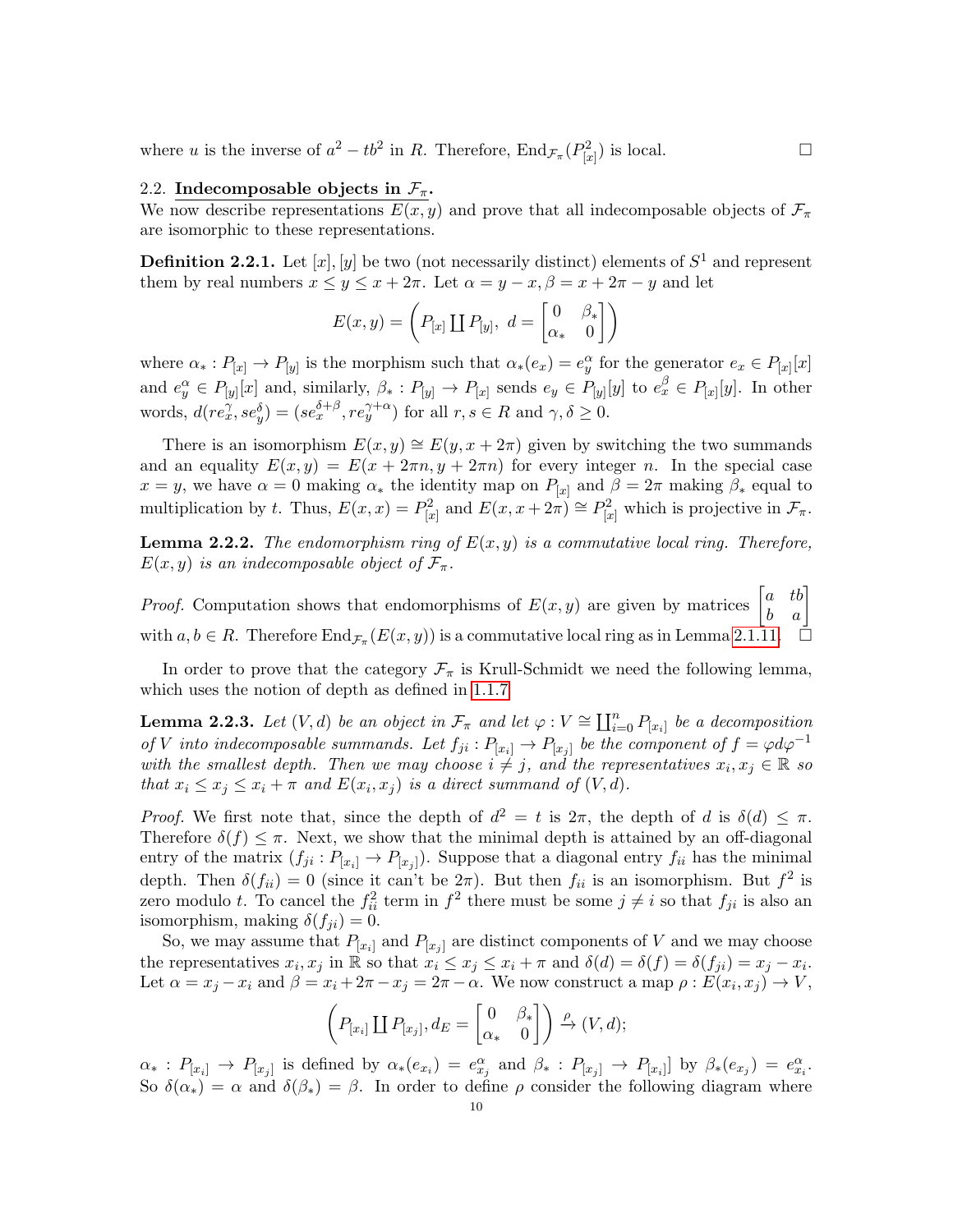top squares commute by the definition of  $f$ . The existence and uniqueness of the map  $h: P_{[x_j]} \to \coprod_k P_{[x_k]}$  follows by Proposition [1.3.2](#page-6-1) since  $\delta(\alpha_*) = \alpha \leq \delta(f \circ incl_i)$ .



Notice that (1)  $f^2 incl_i = incl_i \beta_* \alpha_*$  since both maps are multiplications by t; reasons:  $f^2 = \varphi d^2 \varphi^{-1}$  and therefore is multiplication by t, and since  $\delta(\beta_* \alpha_*) = 2\pi$  the map  $\beta_* \alpha_*$  is also multiplication by t. From f incl<sub>i</sub> = h $\alpha_*$  and (1) it follows that  $fh\alpha_* = incl_i\beta_*\alpha_*$ . Since  $\alpha_*$  is a categorical epimorphism in  $\mathcal{P}_{S^1}$ , it follows that the bottom right square commutes, i.e.  $fh = incl_i \beta_* = fh$ .

Define  $\rho := (\varphi^{-1} incl_i, \varphi^{-1} h)$  and check that  $d \circ \rho = \rho \circ d_E$ . Then  $d \circ \rho = (d \varphi^{-1} incl_i, d \varphi^{-1} h)$ , and  $\rho \circ d_E = (\varphi^{-1} incl_i, \varphi^{-1} h) \circ d_E = (\varphi^{-1} h \circ \alpha_*, \varphi^{-1} incl_i \circ \beta_*) = (d\varphi^{-1} incl_i, d\varphi^{-1} h) = d \circ \rho.$ Similarly we get the diagram

$$
V \xrightarrow{d} V \xrightarrow{d} V
$$
  
\n
$$
\varphi \downarrow \cong \varphi \downarrow \cong \varphi \downarrow \cong
$$
  
\n
$$
\coprod_{r \in \mathcal{F}_{\{x_k\}}} \xrightarrow{f} \coprod_{s} k P_{[x_k]} \xrightarrow{f} \coprod_{s} k P_{[x_k]}
$$
  
\n
$$
\longrightarrow_{proj_j} \downarrow \longrightarrow_{reg_j} \longrightarrow_{reg_j} \downarrow_{reg_j}
$$
  
\n
$$
P_{[x_j]} \xrightarrow{B_*} P_{[x_i]} \xrightarrow{\alpha_*} P_{[x_j]}
$$

and the map  $\rho' : (V, d) \to (P_{[x_i]} \coprod P_{[x_j]}, d_E)$  defined as  $\rho' = (g\varphi, proj_j\varphi)$ . Then  $\rho' \circ d = d_E \circ \rho'$ . Then the composition  $E(x_i, x_j) \stackrel{\rho}{\to} (V, d) \stackrel{\rho'}{\to} E(x_i, x_j)$  is

$$
\rho'\rho = \begin{bmatrix} g \circ incl_i & g \circ h \\ proj_j \circ incl_i & proj_j \circ h \end{bmatrix}
$$

which is an isomorphism since both *i*-th component of g and j-th components of h are isomorphisms making the diagonal entries of this matrix invertible as in the proof of Lemma [2.1.11.](#page-8-1) So  $E(x_i, x_j)$  is isomorphic to a summand of  $(V, d)$ .

<span id="page-10-0"></span>**Theorem 2.2.4.** The category  $\mathcal{F}_{\pi}$  is a Krull-Schmidt category with indecomposable objects isomorphic to  $E(x, y)$  for some  $0 \le x \le y < 2\pi$ .

Proof. The Lemma [2.2.3](#page-9-0) implies the theorem since it shows, by induction on the number of components of V, that  $(V, d)$  is a direct sum of indecomposable objects  $E(x, y)$ .

**Corollary 2.2.5.** Indecomposable projective-injective objects in  $\mathcal{F}_{\pi}$  are isomorphic to  $E(x, x)$ .

The set of isomorphism classes of indecomposable objects of  $\mathcal{F}_{\pi}$  has a natural topology as a compact Moebius band. However, we need to keep  $E(x, y)$  and  $E(y, x + 2\pi)$  as separate objects in order to have an oriented manifold for reasons which we explain in the next section. This leads to the following definition.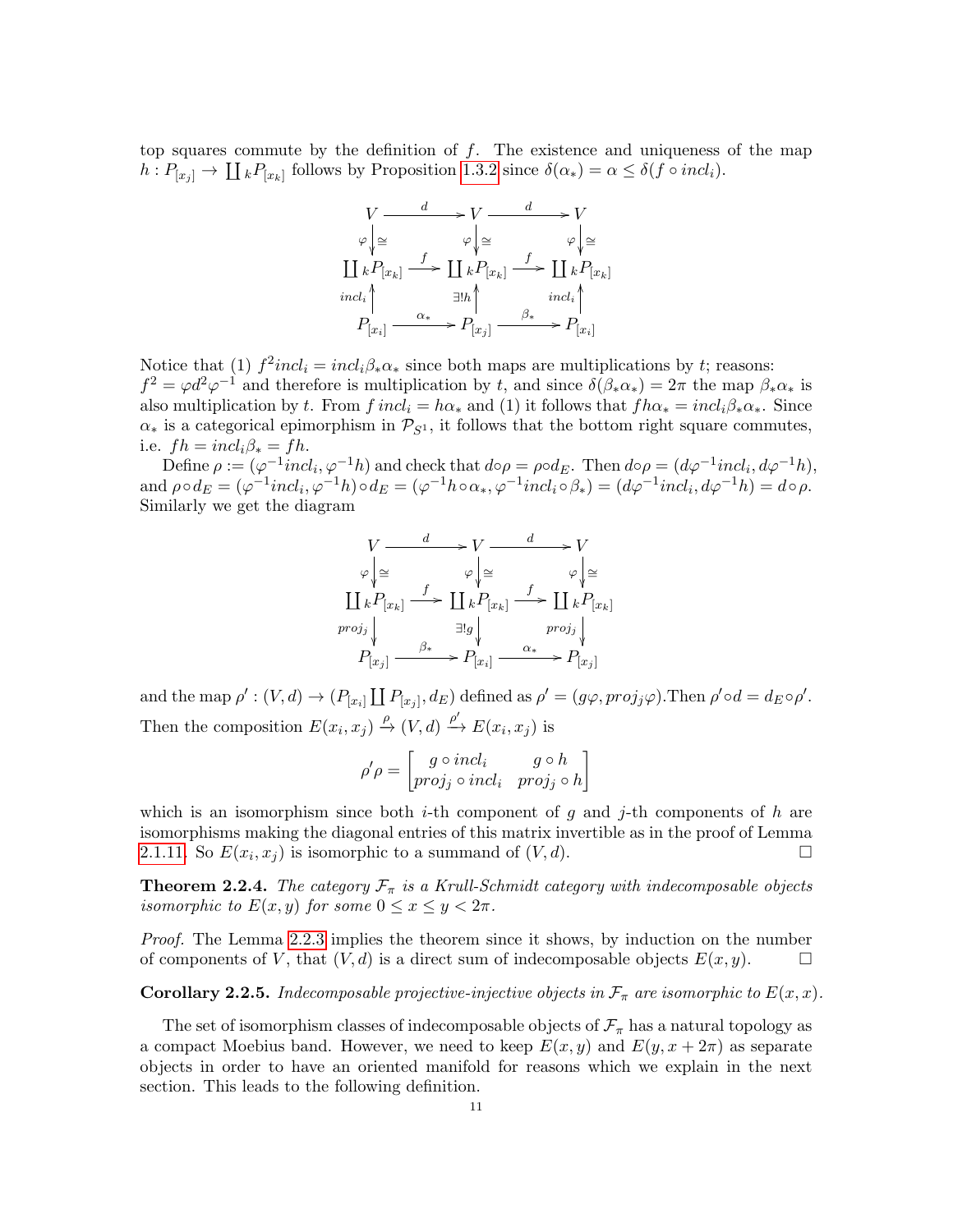**Definition 2.2.6.** Let  $\widetilde{Ind} \mathcal{F}_{\pi}$  be the topological R-category whose object set is the set of all  $E(x, y)$  with  $x \leq y \leq x + 2\pi$ . We give this set the topology as a quotient space of a subspace of the plane:

$$
Ob(\widetilde{Ind}\,\mathcal{F}_\pi) = \{(x,y) \in \mathbb{R}^n \mid x \leq y \leq x + 2\pi\} / \sim
$$

where the equivalence relation is  $(x, y) \sim (x + 2\pi n, y + 2\pi n)$  for all  $n \in \mathbb{Z}$ . This is a compact Hausdorff space homeomorphic to the Cartesian product  $S^1 \times [0, 2\pi]$ .

The space of morphisms  $Mor(Ind \mathcal{F}_{\pi})$  is not important but we specify it for completeness. It is the quotient space of the space of all 6-tuples  $(r, s, (x_1, x_2), (y_1, y_2)) \in R^2 \times \mathbb{R}^4$ satisfying the following closed conditions: (1)  $x_1 \le x_2 \le x_1 + 2\pi$ , (2)  $y_1 \le y_2 \le y_1 + 2\pi$ , (3) Either  $r = 0$  or  $y_1 \ge x_1$  and  $y_2 \ge x_2$ , (4) Either  $s = 0$  or  $y_2 \ge x_1$  and  $y_1 + 2\pi \ge x_2$ . The equivalence relation is given by  $(r, s, (x_1, x_2), (y_1, y_2)) \sim (r, s, (x_1 + 2\pi n, x_2 + 2\pi n), (y_1 +$  $(2\pi n, y_2 + 2\pi n)$  for all  $n \in \mathbb{Z}$  and  $(r, s, (x_1, x_2), (y_1 + 2\pi, y_2 + 2\pi)) \sim (tr, ts, (x_1, x_2), (y_1, y_2)).$ The morphism  $(r, s, X, Y)$  represents r times the basic diagonal morphism  $X \to Y$  plus s times the basic counter-diagonal morphism. (Morphisms  $X \to Y$  are given by  $2 \times 2$ matrices.)

For the topological model for  $\mathcal{F}_{\pi}$  we take add Ind  $\mathcal{F}_{\pi}$ .

#### 2.3. Support intervals.

We will formulate an extension of Lemma [2.2.3](#page-9-0) which will be useful for constructing other Frobenius categories. To do this we replace depth conditions with conditions on the "support intervals" of a morphism.

A closed interval in  $S^1$  is defined to be a closed subset of the form  $[x, y]$  where  $x \le y$  $x + 2\pi$ . These subsets are characterized by the property that they are nonempty, compact and simply connected. For example, a single point is a closed interval.

Let  $P = \coprod P_{[x_i]}, Q = \coprod P_{[y_j]}$  be objects of  $\mathcal{P}_{S^1}$  with given decompositions into indecomposable objects. Let  $f: P \to Q$  be a morphism with components  $f_{ji}: P_{[x_i]} \to P_{[y_j]}$ . Then  $\delta(f_{ji}) = y_j - x_i + 2\pi n$  for some  $n \in \mathbb{Z}_{\geq}$  (or  $\delta(f_{ji}) = \infty$ ). Consider the collection of all closed intervals  $[x_i, y_j] \subsetneq S^1$  with the property that  $\delta(f_{ji}) = y_j - x_i$ . A minimal element of this collection (ordered by inclusion) will be called a *support interval* for  $f$ . The collection of all support intervals is the support of f.

As an example, if  $E(x, y) = (P, d)$  where  $x \neq y$  then the support of d consists of the intervals  $[x, y]$  and  $[y, x + 2\pi]$ .

**Proposition 2.3.1.** Let  $f : P \to Q$  be a morphism. The support of f is independent of the choice of decompositions of P and Q.

*Proof.* Let  $f' = \psi \circ f \circ \varphi$  where  $\varphi, \psi$  are automorphisms of P, Q respectively. Let  $[x_i, y_j]$  be a support interval for  $f'$ . Then we have a nonzero composition:

$$
P_{[x_i]} \to \coprod P_{[x_a]} \xrightarrow{f} \coprod P_{[y_b]} \to P_{[y_j]}
$$

of depth  $\langle 2\pi$ . This implies that f has a support interval  $[x_a, y_b]$  for some  $a, b$  and  $[x_a, y_b] \subset$  $[x_i, y_j]$ . Therefore, every support interval of  $f'$  contains a support interval of f. The reverse is also true by symmetry. So, the supports of  $f, f'$  must be equal.

**Remark 2.3.2.** Note that the depth  $\delta(f)$  of a morphism  $f : P \to Q$  in  $\mathcal{P}_{S^1}$  is equal to the minimum length  $y - x$  for all support intervals  $[x, y]$  of f when f has nonempty support and  $\delta(f) \geq 2\pi$  otherwise.

The following proposition generalizes Lemma [2.2.3](#page-9-0) above.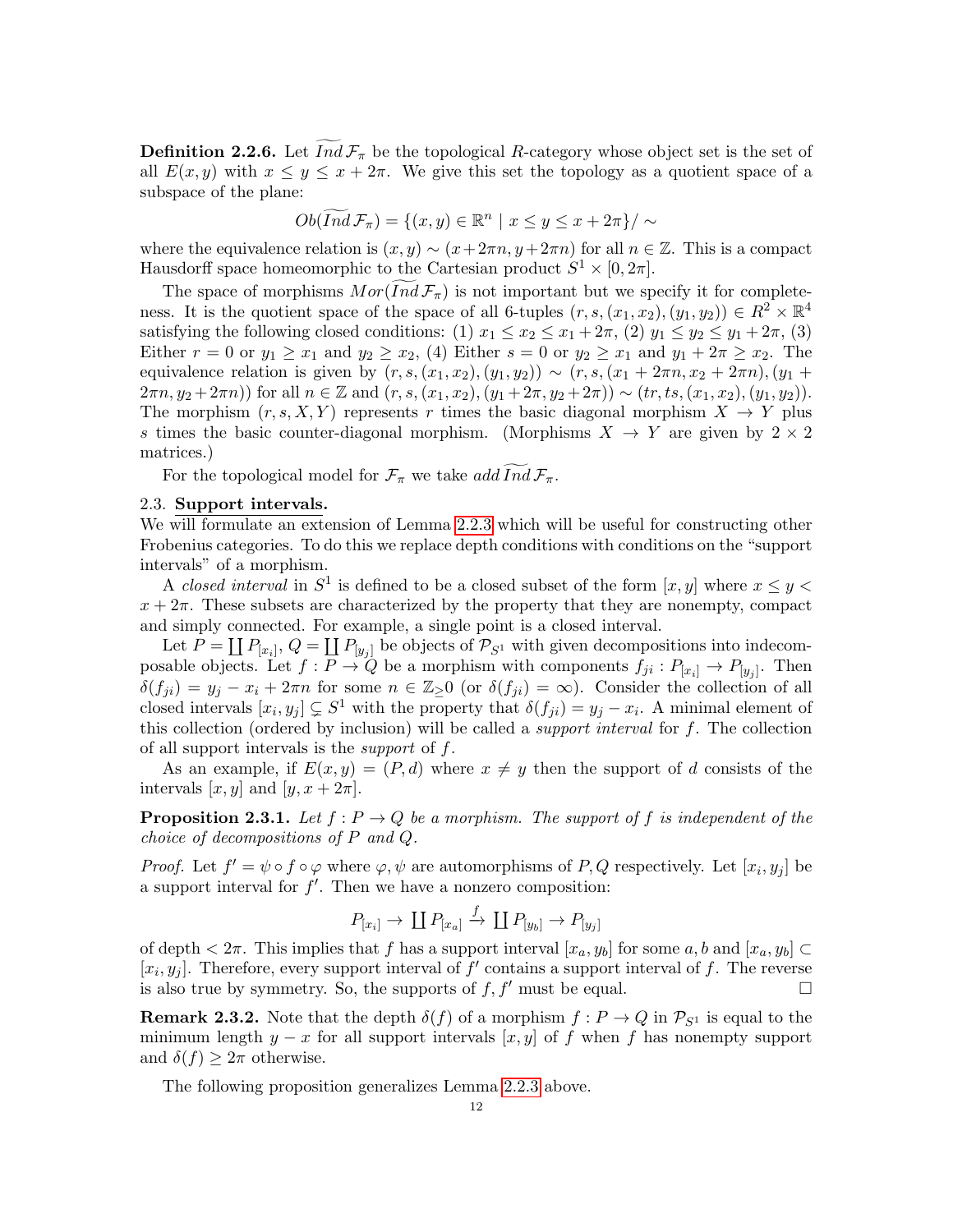<span id="page-12-2"></span>**Proposition 2.3.3.** Let  $(V, d) \in \mathcal{F}_{\pi}$ . Suppose that  $x \leq y \leq x + 2\pi$  and the closed interval  $[x, y] \subset S^1$  does not properly contain any support interval of  $d: V \to V$ . Then

- (1)  $\mathcal{F}_{\pi}(E(x,y), (V, d)) \cong \mathcal{P}_{S^1}(P_{[x]}, V)$ , the isomorphism is given by restriction to the component  $P_{[x]}$  of  $E(x, y)$ .
- $(2)$   $\mathcal{F}_{\pi}((V, d), E(x, y)) \cong \mathcal{P}_{S^1}(V, P_{[y]}),$  the isomorphism is given by projection to  $P_{[y]}.$

Proof. These statements follow from Proposition [1.3.2,](#page-6-1) as illustrated in the two diagrams in the proof of Lemma [2.2.3](#page-9-0) above.

## <span id="page-12-0"></span>2.4. The Frobenius categories  $\mathcal{F}_c, \mathcal{F}_\phi$ .

Let  $c, \theta \in \mathbb{R}_{>0}$  be such that  $c + \theta = \pi$  and let  $\mathcal{F}_c$  denote the full subcategory of  $\mathcal{F}_\pi$  whose objects are all  $(V, d)$  with the property that the depth of d is  $\delta(d) \geq \theta$ . We show that  $\mathcal{F}_c$ is a Frobenius category whose stable category is equivalent to the category  $\mathcal{C}_c$  defined in next section and discussed in detail in later papers in this series. In particular, the category  $\mathcal{C}_c$  will be shown to be a cluster category (without coefficients or frozen objects) if and only if  $\theta = 2\pi/(n+3)$  for some positive integer n. The category  $\mathcal{F}_c$  is a special case of the following more general construction which produces many examples of cluster and m-cluster categories as we will show in other papers.

<span id="page-12-1"></span>**Definition 2.4.1.** The category  $\mathcal{F}_{\phi}$  is defined as the full subcategory of  $\mathcal{F}_{\pi}$  consisting of all  $(V, d)$  so that every support interval  $[x, y]$  of d contains an interval of the form  $[z, \phi(z)]$ , where  $\phi : \mathbb{R} \to \mathbb{R}$  is a homeomorphism of the real line to itself satisfying:

- (1)  $\phi(x+2\pi) = \phi(x) + 2\pi$ .
- (2)  $x \leq \phi(x) < x + \pi$  for all  $x \in \mathbb{R}$ .

The first condition implies that  $\phi$  induces an orientation preserving homeomorphism  $\overline{\phi}$  of the circle  $S^1$  to itself. The second condition says that  $\overline{\phi}$  "does not move points clockwise" and also implies that  $\phi^2(x) < x + 2\pi$ . The condition on the support interval  $[x, y]$  is equivalent to the condition  $\phi(x) \leq y$ . In the special case when  $\phi(x) = x + \theta$  where  $\theta = \pi - c$ , this condition is:  $y \geq x + \theta$ . So,  $\mathcal{F}_{\phi} = \mathcal{F}_{c}$  in this case.

<span id="page-12-3"></span>**Proposition 2.4.2.** The category  $\mathcal{F}_{\phi}$  is a Krull-Schmidt category with indecomposable objects isomorphic to  $E(x, y)$  with the property that  $\phi(x) \leq y$  and  $\phi(y) \leq x + 2\pi$ .

To prove that  $\mathcal{F}_{\phi}$  in general, and  $\mathcal{F}_{c}$  in particular, is a Frobenius category, the following observation is helpful.

**Lemma 2.4.3.** (1) Suppose that  $x < y < z < x + 2\pi$ . Then a morphism  $f : P_{[x]} \to P_{[y]}$ factors through  $P_{[z]}$  if and only if  $f = tg$  for some  $g: P_{[x]} \to P_{[y]}.$ 

(2) If  $f: E(x, z) \to E(x, y)$  is a morphism whose  $P_{[x]} - P_{[x]}$  component is an isomorphism then  $x \leq z \leq y$ .

*Proof.* If  $f: P_{[x]} \to P_{[y]}$  factors through  $P_{[z]}$  then its depth must be at least  $y - x + 2\pi$ . So, it is divisible by t. Conversely, any morphism which is divisible by t factors through  $P_{[w]}$ for all points  $[w] \in S^1$ . This proves (1) and (1) implies (2).

**Theorem 2.4.4.** The category  $\mathcal{F}_{\phi}$  is a Frobenius category with projective-injective objects  $E(x, y)$  where either  $y = \phi(x)$  or  $x + 2\pi = \phi(y)$ .

*Proof.* To show that  $\mathcal{F}_{\phi}$  is an exact category it suffices, by Proposition [2.1.6,](#page-7-1) to show that a cofibration in  $\mathcal{F}_{\pi}$  with both objects in  $\mathcal{F}_{\phi}$  has cokernel in  $\mathcal{F}_{\phi}$  and similarly for kernels.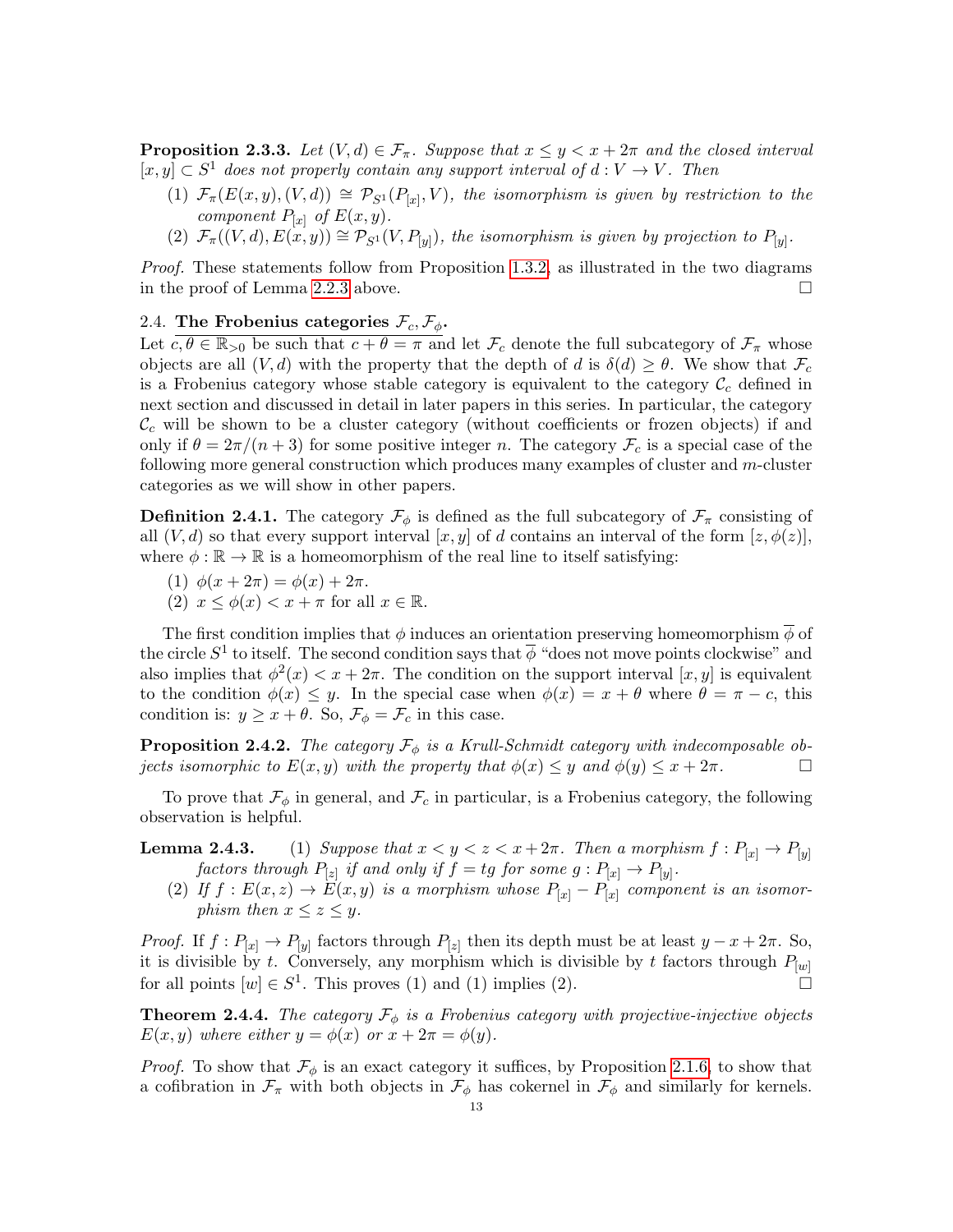So, let  $(X, d) \longrightarrow^{f} (Y, d) \longrightarrow^{g} (Z, d)$  be an exact sequence in  $\mathcal{F}_{\pi}$  so that  $(X, d), (Y, d)$  lie in  $\mathcal{F}_{\phi}$  and let  $E(x, y)$  be a component of  $(Z, d)$ . If  $E(x, y)$  is a component of  $(Y, d)$ , then it is in  $\mathcal{F}_{\phi}$ . Now suppose  $E(x, y)$  is a component of  $(Z, d)$  but not of  $(Y, d)$ . Since  $Y \to Z$  is split epimorphism in  $\mathcal{P}_{S^1}$ , there are components  $E(x, a)$ ,  $E(y, b)$  of  $(Y, d)$  so that:

- (a)  $P_{[x]} \subseteq E(x, a)$  and  $g(P_{[x]}) \cong P_{[x]} \subseteq E(x, y)$  and
- (b)  $P_{[y]}^{\left[\omega\right]} \subseteq E(y, b)$  and  $g(P_{[y]}^{\left[\omega\right]} \cong P_{[y]} \subseteq E(x, y)$ .

By Lemma [2.4.3](#page-0-0) above, (a) implies that  $x < a \leq y$ . Since  $(Y, d)$  lies in  $\mathcal{F}_{\phi}$ , we must have  $\phi(x) \le a \le y$ . Similarly, (b) implies  $y < b \le x + 2\pi$ . Since  $(Y, d)$  lies in  $\mathcal{F}_{\phi}$ , this implies  $\phi(y) \leq b \leq x + 2\pi$ . By Proposition [2.4.2](#page-12-3) this implies that  $E(x, y)$  lies in  $\mathcal{F}_{\phi}$ . A similar argument shows that any kernel of a quotient map in  $\mathcal{F}_{\phi}$  lies in  $\mathcal{F}_{\phi}$ .

To show that  $E(x, y)$  is projective with respect to exact sequences in  $\mathcal{F}_{\phi}$  for  $y = \phi(x)$ , suppose that  $p:(Y, d_Y) \twoheadrightarrow (Z, d_Z)$  is a quotient map in  $\mathcal{F}_{\phi}$ . Since  $[x, y]$  does not properly contain any support interval for either  $d_Y$  or  $d_Z$ , we have by Proposition [2.3.3](#page-12-2) that  $Hom(E(x, y), (Y, d_Y)) = Hom(P_{[x]}, Y)$  and  $Hom(E(x, y), (Z, d_Z)) = Hom(P_{[x]}, Z)$ . Since  $Y \to Z$  is split epi, any morphism  $E(x, y) \to (Z, d_Z)$  lifts to  $(Y, d_Y)$ . The dual argument using the second part of Proposition [2.3.3](#page-12-2) proves that  $E(x, y)$  is injective.

For any other indecomposable object  $E(x, y)$  of  $\mathcal{F}_{\phi}$  we have, by Proposition [2.4.2,](#page-12-3) that  $\phi(x) \leq y$  and  $\phi(y) \leq x + 2\pi$ . So, we have quotient map and cofibration:

$$
E(x, \phi(x)) \coprod E(y, \phi(y)) \to E(x, y), \qquad E(x, y) \to E(\phi^{-1}(y), y) \coprod E(\phi^{-1}(x), x).
$$

If  $E(x, y)$  is projective or injective then either the first or second map is split and we get that  $y = \phi(x)$ . This show that we have enough projectives and enough injectives and that they all have the form  $E(x, \phi(x)) \cong E(\phi(x), x + 2\pi)$ .

**Corollary 2.4.5.** The category  $\mathcal{F}_c$  is a Frobenius category with projective-injective objects  $E(x, x + \theta) \cong E(x + \theta, x + 2\pi).$ 

#### 3. CONTINUOUS CLUSTER CATEGORIES

Categories  $\mathcal{C}_{\pi}$  and  $\mathcal{C}_{c}$  are defined here; we show that they are isomorphic to the stable categories of the Frobenius categories  $\mathcal{F}_{\pi}$  and  $\mathcal{F}_{c}$ , which are triangulated by Happel's theorem. All the structure maps, including the triangulation maps, are continuous. In a subsequent paper we show that the category  $\mathcal{C}_{\pi}$  has cluster structure, hence the name: continuous cluster category.

The stable category of a Frobenius category is triangulated and this triangulation is used to define the triangulated structure on the stable category. We will show that the stable category of  $\mathcal{F}_{\pi}$  is isomorphic to the continuous cluster category  $\mathcal{C}_{\pi}$  and the stable category of  $\mathcal{F}_{\phi}$  contains the cluster category of type  $A_n$  as a thick subcategory if  $\phi^{n+3}(x) = x + 2\pi$ for all x. The cluster structures of these categories are discussed in other papers.

#### 3.1. The stable category  $\underline{\mathcal{F}}_{\pi}$  and continuous cluster category  $\mathcal{C}_{\pi}$ .

We first recall some basic properties of the stable category  $\underline{\mathcal{F}}_{\pi}$ , then define the continuous cluster category  $\mathcal{C}_{\pi}$ . It will follow from the definition that  $\mathcal{F}_{\pi}$  and  $\mathcal{C}_{\pi}$  are algebraically equivalent. There is a difference in their topologies which we will explain.

Recall that the stable category  $\mathcal{F}_{\pi}$  has the same objects as  $\mathcal{F}_{\pi}$  and the morphism sets  $\underline{\mathcal{F}}_{\pi}(X,Y)$  are quotients of  $\text{Hom}(X,Y)$  modulo those morphisms which factor through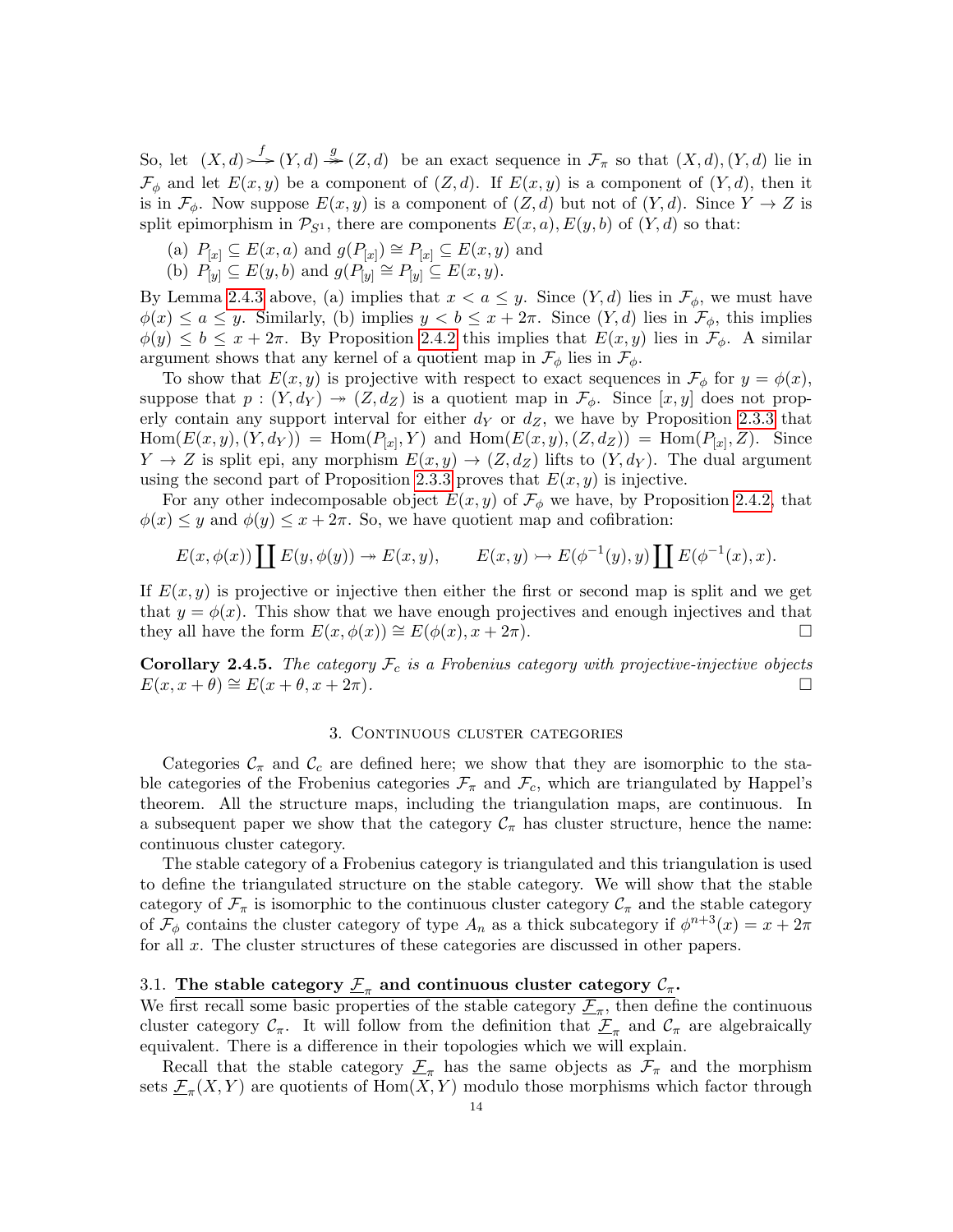projective-injective objects, which are direct sums of objects of the form:

$$
E(x,x) = \begin{pmatrix} P_{[x]}^2, d = \begin{bmatrix} 0 & t \\ 1 & 0 \end{bmatrix} \end{pmatrix}.
$$

For example, multiplication by t is 0 in the stable category  $\mathcal{F}_{\pi}$  since  $t = \begin{bmatrix} t & 0 \\ 0 & t \end{bmatrix}$  $0 \quad t$ factors as:

$$
E(x,y) = P_{[x]} \coprod P_{[y]} \xrightarrow{\begin{bmatrix} 0 & \beta_* \\ 1 & 0 \end{bmatrix}} P_{[x]} \coprod P_{[x]} \xrightarrow{\begin{bmatrix} 0 & t \\ \alpha_* & 0 \end{bmatrix}} P_{[x]} \coprod P_{[y]} = E(x,y) \; .
$$

We also recall that  $E(x, y)$  is isomorphic to  $E(y, x + 2\pi)$ .

The following Lemmas will be used to prove the isomorphism on the Hom sets.

<span id="page-14-0"></span>**Lemma 3.1.1.** If  $x < y \le a < b < x + 2\pi$  then  $\underline{\mathcal{F}}_{\pi}(E(x, y), E(a, b)) = 0$ .

*Proof.* All morphisms from  $P_{[x]}$  to  $P_{[a]} \coprod P_{[b]}$  factor through  $\alpha_* : P_{[x]} \to P_{[y]}$ . So, any morphism  $E(x, y) \to E(a, b)$  factors though  $\alpha_* \oplus 1 : E(x, y) \to E(y, y)$ .

<span id="page-14-1"></span>**Lemma 3.1.2.** (a) If  $x \le a < y \le b < x + 2\pi$  then  $\underline{\mathcal{F}}_{\pi}(E(x, y), E(a, b)) = K$  is generated by  $f \coprod g$  where  $f : P_x \to P_a$  sends  $e_x$  to  $e_a^{a-x}$  and  $g : P_y \to P_b$  sends  $e_y$  to  $e_b^{b-y}$  where  $V = E(a, b).$ 

(b) Furthermore, any nonzero multiple of  $f \prod g$  factors through  $E(c,d)$  if and only if either  $x \leq c \leq a \leq y \leq d \leq b \leq x + 2\pi$  (for some choice of liftings of c, d to R) or  $x \leq d \leq a \leq y \leq c+2\pi \leq b \leq x+2\pi$  (the same condition with  $(c,d)$  replaced by  $(d, c+2\pi)$ ).

*Proof.* Any morphism  $E(x, y) \to E(a, b)$  is a sum of two morphisms: a diagonal and counterdiagonal morphism:

$$
\begin{bmatrix} f & h \\ k & g \end{bmatrix} = \begin{bmatrix} f & 0 \\ 0 & g \end{bmatrix} + \begin{bmatrix} 0 & h \\ k & 0 \end{bmatrix}
$$

The counter-diagonal morphism is stably trivial since it factors through  $E(y, y)$ . The morphisms  $f, g$  make the following diagram commute.

$$
P_x \xrightarrow{f} P_a
$$
  
\n
$$
\alpha_* \downarrow \qquad \qquad \downarrow \gamma_*
$$
  
\n
$$
P_y \xrightarrow{g} P_b
$$

So, if  $f(e_x) = re_a^{a-x}$  and  $g(e_y) = se_b^{b-y}$  $b^{-y}$ , then  $\gamma_*(f(e_x)) = re_b^{b-x} = g(\alpha_*(e_x)) = se_b^{b-x}$ making  $r = s$ . If  $r = s \in (t)$  then the morphism  $f \prod g$  is divisible by t and is thus stably trivial. If  $r = s \notin (t)$  then neither f nor g is divisible by t. In this case,  $f : P_x \to P_a$ can only factor through  $P_c$  where  $x \leq c \leq a$  and  $g : P_y \to P_b$  can only factor through  $P_d$  where  $y \leq d \leq b$ . Thus  $f \coprod g$  factors through  $E(c, d)$  via diagonal morphisms if and only if  $x \leq c \leq a \leq y \leq d \leq b \leq x + 2\pi$  (for some choice of liftings of c, d to R).  $f \prod g$  factors through  $E(c, d)$  with counter-diagonal morphisms iff the other condition holds. Since the intervals  $[x, a], [y, b]$  are disjoint on the circle  $S^1$ ,  $f \coprod g$  cannot factor through a projective-injective  $P_z^2$ . Therefore,  $f \prod g$  is not stably trivial. Since  $r = s$ , the stable hom set  $\underline{\mathcal{F}}_{\pi}(E(x, y), E(a, b))$  is one dimensional and generated by the morphism  $f \coprod g$  with  $r = s = 1$  as claimed.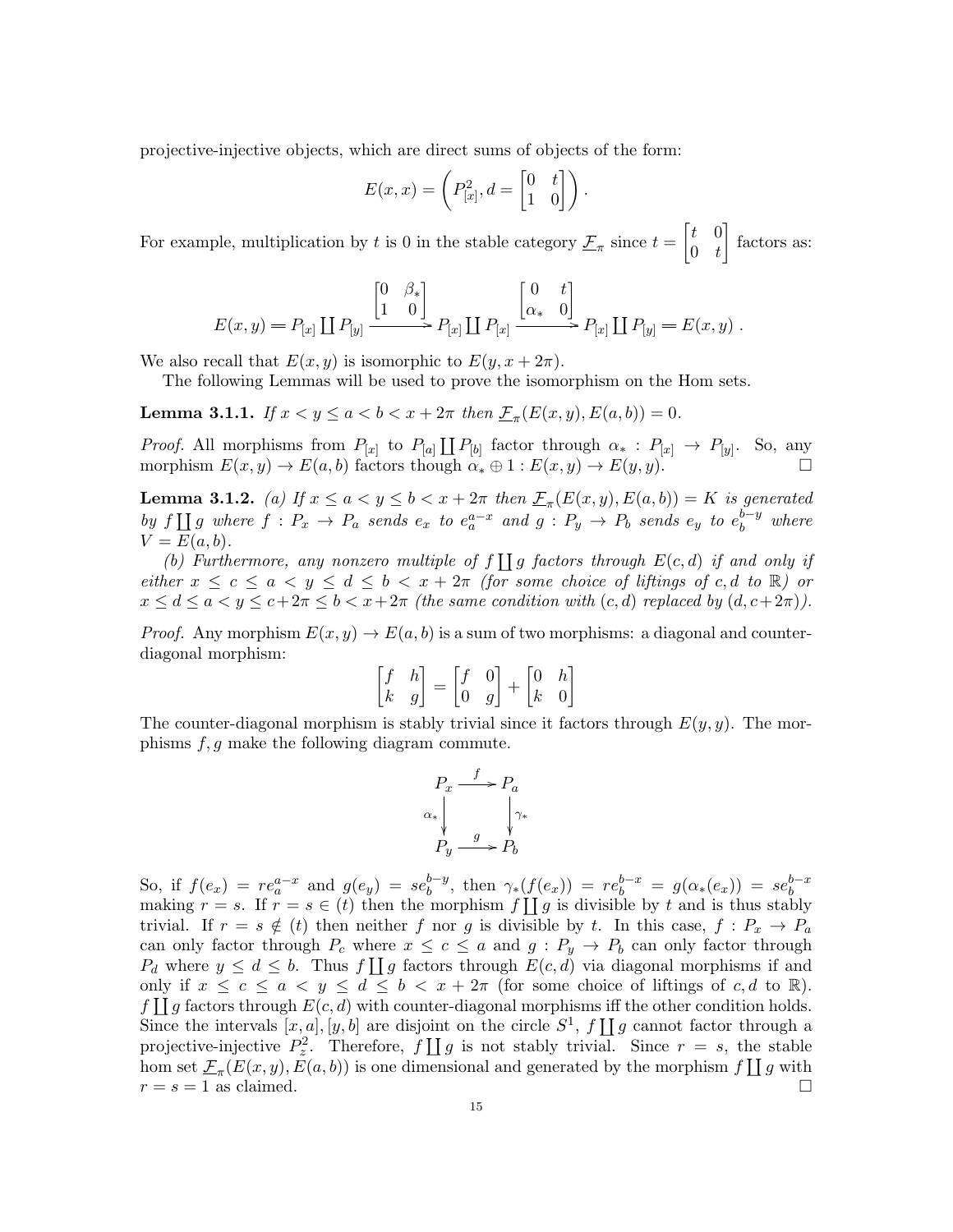**Definition 3.1.3.** The topology of the stable category  $\underline{\mathcal{F}}_{\pi}$  is given as follows. The object space of  $\underline{\mathcal{F}}_{\pi}$  is equal to the object space of  $\mathcal{F}_{\pi}$  with the same topology. The morphism space  $Mor(\underline{\mathcal{F}}_{\pi})$  is the quotient space of  $Mor(\mathcal{F}_{\pi})$  modulo the standard equivalence relation reviewed above with the quotient topology.

**Proposition 3.1.4.** There is an isomorphism of topological categories  $\underline{F}_{\pi} \cong add \underline{\widetilde{Ind}} \ \underline{F}_{\pi}$ where  $\underline{Ind\ \mathcal{F}}_{\pi}$  is the full subcategory of  $\underline{\mathcal{F}}_{\pi}$  with object set equal to  $Ob(Ind\ \mathcal{F}_{\pi})$  with the subspace topology.

By definition the stable category  $\mathcal{F}_{\pi}$  has an infinite number of (isomorphic) zero objects. When we identify all of these objects to one point and take the quotient topology, we get the continuous cluster category. This quotient topology is the same as the James construction ([Hatcher], p. 244) on  $Ind_{\mathcal{F}_{\pi}}$  with the zero objects identified to one point. We will go over this in the paper where it is needed. (The main point is that the set of distinguished triangles with a bounded number of components in its objects is a compact Hausdorff space.)

<span id="page-15-0"></span>**Definition 3.1.5.** For any field K the *continuous cluster category*  $\mathcal{C}_{\pi}$  is the additive category generated by the K-category  $Ind \mathcal{C}_{\pi}$  defined as follows.

The *object set* of  $\overline{Ind}C_{\pi}$  will be the set of all ordered pairs of distinct point  $S^1$ . Objects are labeled by pairs of real numbers  $(x, y)$  with  $x < y < x+2\pi$  with  $(x, y) = (x+2\pi n, y+2\pi n)$ for all integers  $n$ .

Morphism set: For any two objects X, Y we define  $\mathcal{C}_{\pi}(X, Y)$  to be a one-dimensional vector space if the coordinates  $X = (x_0, x_1), Y = (y_0, y_1)$  can be chosen to satisfy either  $x_0 \le y_0 < x_1 \le y_1 < x_0 + 2\pi$  or  $x_0 \le y_1 < x_1 \le y_0 + 2\pi < x_0 + 2\pi$ . We denote the generator of  $\mathcal{C}_{\pi}(X, Y)$  by  $b_{+}^{XY}$  in the first case and  $b_{-}^{XY}$  in the second case. For example, the identity map on X is  $b_+^{XX}$ . Nonzero morphisms are either  $rb_+^{XY}$  or  $rb_-^{XY}$  where  $r \neq 0 \in K$ . The composition of morphisms  $rb_{\epsilon}^{XY}: X \to Y$  and  $sb_{\epsilon'}^{YZ}: Y \to Z$  is defined to be  $rsb_{\epsilon\epsilon'}^{XZ}: X \to Z$ provided that  $\mathcal{C}_{\pi}(X, Z)$  is nonzero with generator  $b_{\epsilon \epsilon'}^{XZ}$ . Otherwise the composition is zero. (We multiply signs by  $\epsilon \epsilon' = +$  if  $\epsilon = \epsilon'$  and  $\epsilon \epsilon' = -$  if  $\epsilon \neq \epsilon'$ .) We call the morphisms  $b_{\epsilon}^{XY}$ basic morphisms. Any composition of basic morphisms is either basic or zero.

<span id="page-15-1"></span>**Theorem 3.1.6.** The stable category of the continuous Frobenius category  $\mathcal{F}_{\pi}$  is equivalent, as additive category, to the continuous cluster category  $\mathcal{C}_{\pi}$ , i.e.  $\underline{\mathcal{F}}_{\pi} \approx \mathcal{C}_{\pi}$ .

Proof. Since both categories are Krull-Schmidt, it suffices to show that the full subcategories of indecomposable objects are equivalent. We will show that the full subcategory  $Ind_0\mathcal{F}_{\pi}$ of  $\underline{\mathcal{F}}_{\pi}$  with objects  $E(x, y)$  for  $0 \le x < 2\pi$  and  $x < y < x + 2\pi$  (i.e., the nonzero objects of  $Ind \mathcal{F}_{\pi}$ ) is isomorphic to  $Ind \mathcal{C}_{\pi}$ . The isomorphism

$$
\Psi: \widetilde{\underline{Ind}}_0 \mathcal{F}_{\pi} \xrightarrow{\cong} \widetilde{Ind}\,\mathcal{C}_{\pi}
$$

is given on objects by  $\Psi E(x, y) = (x, y) \in S^1 \times S^1$  considered as an object of  $\overline{Ind} C_{\pi}$ . This is a bijection on objects. By Lemma [3.1.1](#page-14-0) and Lemma [3.1.2\(](#page-14-1)a),  $\Phi$  is an isomorphism on Hom sets. By Lemma [3.1.2\(](#page-14-1)b), the composition of two basic morphisms  $E(x, y) \to E(c, d) \to$  $E(a, b)$  is a nonzero basic morphism if and only if  $x \leq c \leq a \leq y \leq d \leq b \leq x + 2\pi$  (for some choice of liftings to R) or the analogous condition holds with  $(c, d)$  replaced by  $(d, c + 2\pi)$ or with  $(a, b)$  replaced by  $(b, a+2\pi)$ . So,  $\Psi$  respects composition making  $\Psi$  an isomorphism of categories.  $\Box$ 

**Remark 3.1.7.** The functor  $\Psi$  induces an equivalence of categories  $\underline{\mathcal{F}}_{\pi} \to \mathcal{C}_{\pi}$  which is surjective on object and morphism sets. We give  $\mathcal{C}_{\pi}$  the quotient topology. Readers familiar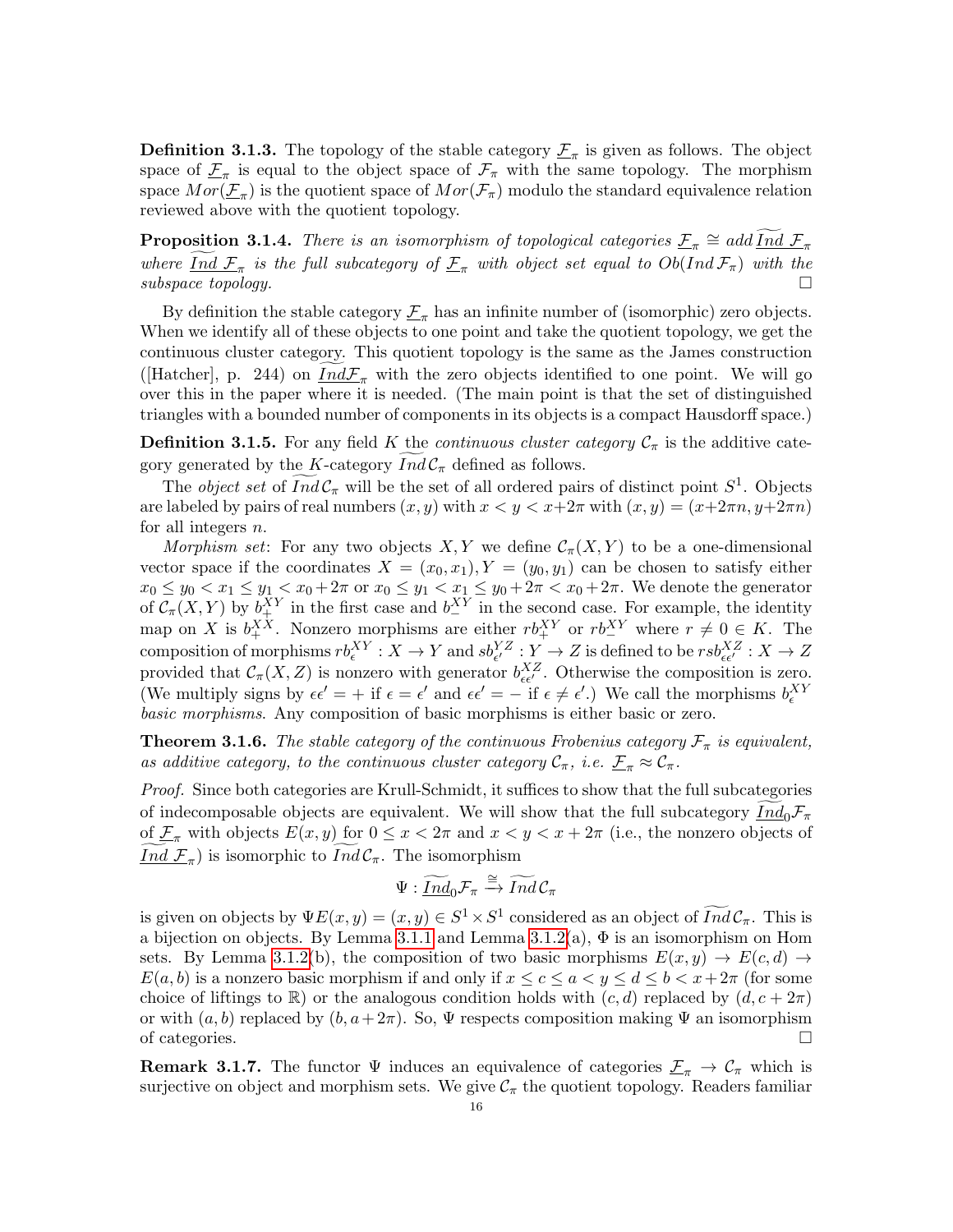with topology will recognize that this is the James construction making the object set of  $\mathcal{C}_{\pi}$  homotopy equivalent to  $\Omega\Sigma(S^2 \vee S^1)$ . (See [\[5\]](#page-19-7), p. 224.)

<span id="page-16-0"></span>**Remark 3.1.8.** The category  $\widetilde{Ind}\mathcal{C}_{\pi}$  has exactly two objects in every isomorphism class. If we identify these two objects, using the quotient topology, we get a topological category  $Ind \mathcal{C}_{\pi}$  whose object set is an open Moebius band. However, it is not possible to put a continuous triangulated structure on add Ind  $\mathcal{C}_{\pi}$  (when K has characteristic different from 2 and has the discrete topology) since  $X \cong TX$ . If  $TX = X$  then T must send all endomorphisms of  $X$  to themselves and therefore must send all morphisms to themselves since all nonzero morphisms  $X \to Y$  between objects in  $Ind \mathcal{C}_{\pi}$  are connected by a path to a nonzero morphism  $X \to X$ . This forces T to be the identity functor which is a contradiction.

This reasoning forces us to define  $Ind_{\mathcal{C}_{\pi}}$  to be a two fold covering of the Moebius band. We chose the oriented connected covering. However, the unoriented disconnected covering also works. See Remark [3.4.2](#page-19-4) below.

3.2. Stable categories  $\underline{\mathcal{F}}_c$  and  $\underline{\mathcal{F}}_\phi$  and the continuous categories  $\mathcal{C}_c$  and  $\mathcal{C}_\phi$ .

The Frobenius categories  $\mathcal{F}_c$  and  $\mathcal{F}_\phi$  were defined and studied in the previous section. Here we define categories  $\mathcal{C}_c$  and  $\mathcal{C}_\phi$  and show that they are isomorphic to the stable categories of  $\mathcal{F}_c$  and  $\mathcal{F}_\phi$ . The categories  $\mathcal{C}_c$  and  $\mathcal{C}_\phi$  are continuous triangulated categories, however they are not necessarily cluster categories.

In a subsequent paper [\[7\]](#page-20-0) we show that  $\mathcal{C}_c$  has cluster structure precisely when  $c =$  $(n+1)\pi/(n+3)$ . In that case the clusters are finite and all are contained in a thick subcategory of  $\mathcal{C}_c$  which is isomorphic to the cluster category of type  $A_n$ . The  $\mathcal{C}_\phi$  construction is more versatile and has a cluster structure whenever  $\phi$  has fixed points. For example, if  $\phi$  has exactly one fixed point then  $\mathcal{C}_{\phi}$  contains the cluster category of type  $A_{\infty}$  as a thick subcategory.  $\mathcal{C}_{\phi}$  has an m-cluster structure if  $\phi$  has exactly m periodic points of finite period  $m \geq 3$  and certain other conditions are satisfied. These clusters and m-clusters will have an infinite number of objects and will be explored in other papers.

Since  $\mathcal{C}_c$  are special cases of  $\mathcal{C}_{\phi}$ , we give the definition only in the second case.

**Definition 3.2.1.** Let K be a field and  $\phi$  a  $2\pi$ -periodic homeomorphism of R as in Definition [2.4.1](#page-12-1) above. The *continuous category*  $\mathcal{C}_{\phi}$  is defined to be the additive category generated by  $Ind \mathcal{C}_{\phi}$  where  $Ind \mathcal{C}_{\phi}$  denotes the category with:

1. Objects are ordered pairs of points  $(x_0, x_1)$  in  $S^1$  so that  $x_0 \le \phi(x_0) \le x_1 \le \phi^{-1}(x_0 + 2\pi)$ . 2. Morphisms are given by

$$
\mathcal{C}_{\phi}(X,Y) = \begin{cases} Kb_{+}^{XY} & \text{if } x_{0} \leq y_{0} < \phi^{-1}(x_{1}) \leq x_{1} \leq y_{1} < \phi^{-1}(x_{0} + 2\pi) \\ Kb_{-}^{XY} & \text{if } x_{0} \leq y_{1} < \phi^{-1}(x_{1}) \leq x_{1} \leq y_{0} + 2\pi < \phi^{-1}(x_{0} + 2\pi) \\ 0 & \text{if the elements of } X, Y \text{ do not lift to such real numbers} \end{cases}
$$

3. Composition of morphisms is given by

$$
rb_{\epsilon}^{YZ} \circ sb_{\epsilon'}^{XY} = \begin{cases} rsb_{\epsilon\epsilon'}^{XZ} & \text{if } \mathcal{C}_c(X, Z) = Kb_{\epsilon\epsilon'}^{XZ} \\ 0 & \text{otherwise} \end{cases}
$$

For  $0 < c \leq \pi$  the category  $\mathcal{C}_c$  is defined to be  $\mathcal{C}_\phi$  in the case when  $\phi(x) = x + \pi - c$  for all  $x \in \mathbb{R}$ .

**Proposition 3.2.2.** The stable category of the Frobenius category  $\mathcal{F}_{\phi}$  is equivalent to the category  $\mathcal{C}_{\phi}$ .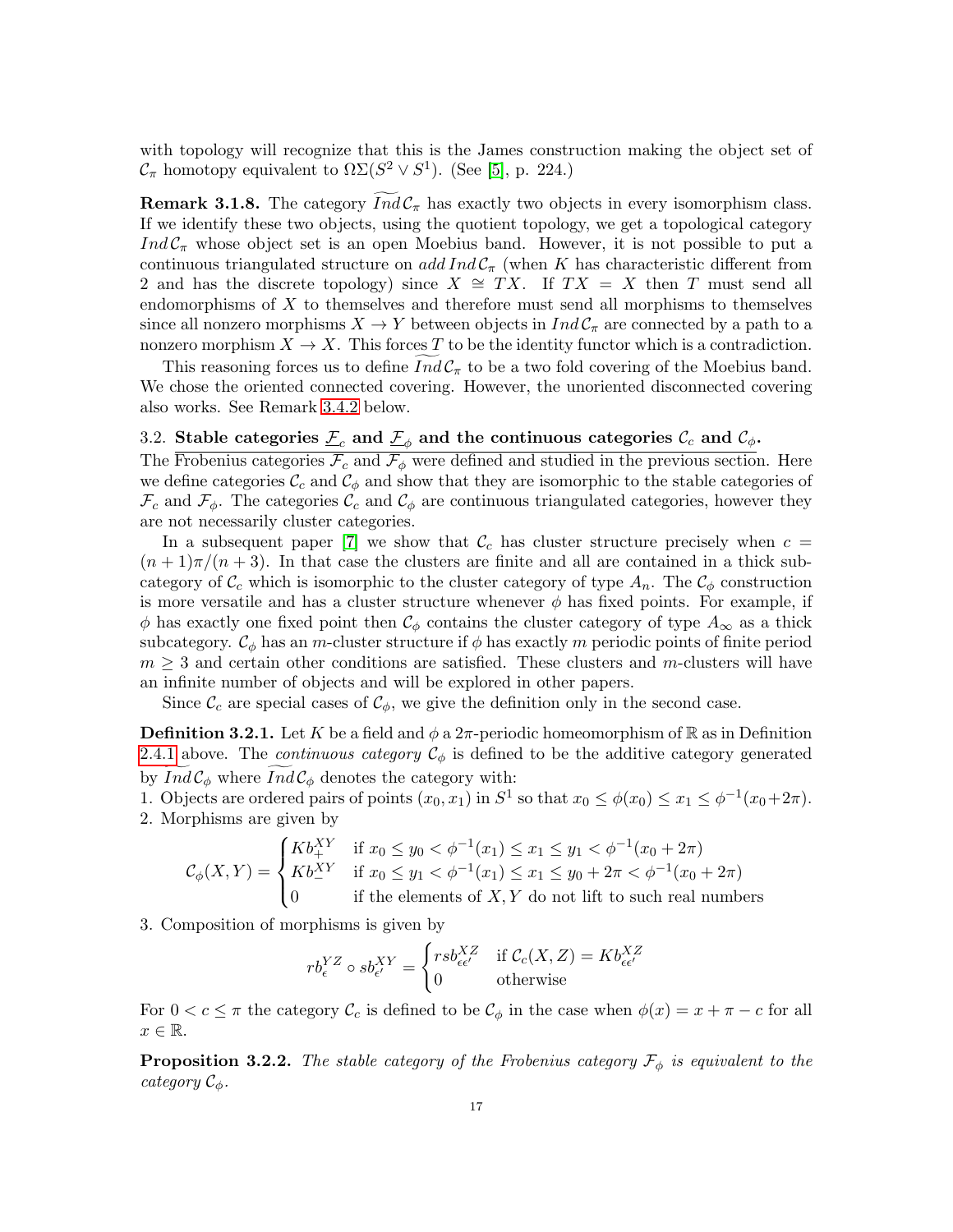Proof. The verification of the proposition follows the pattern of Theorem [3.1.6](#page-15-1) and is straightforward.  $\square$ 

Corollary 3.2.3. For any positive  $c < \pi$ , the stable category of the Frobenius category  $\mathcal{F}_c$ is equivalent to the category  $\mathcal{C}_c$ .

**Remark 3.2.4.** The category  $\mathcal{F}_{\phi}$  is a subcategory of F and we have functors  $\mathcal{F}_{\phi} \to \mathcal{F}_{\phi} \to \mathcal{C}_{\phi}$ which are epimorphisms on objects and morphisms. Thus, we can give  $\mathcal{F}_{\phi}$  the subspace topology with respect to  $\mathcal F$  and  $\underline{\mathcal F}_\phi$ ,  $\mathcal C_\phi$  the quotient topologies with respect to  $\underline{\mathcal F}_\phi$ . This, of course, also applies to the special case of  $\mathcal{F}_c$  and  $\mathcal{C}_c$ .

3.3. Distinguished triangles. In order to obtain an explicit triangulation of the stable category of any Frobenius category we need to fix a choice, for each object  $X$ , of an exact sequence  $X \to P \to Y$  where P is projective injective. In the Frobenius category  $\mathcal{F}_{\pi}$ , for each indecomposable nonprojective object  $E(x, y)$  in  $\mathcal{F}_{\pi}$  we choose the following exact sequence.

<span id="page-17-1"></span>(3.1) 
$$
E(x,y) \xrightarrow{\begin{bmatrix} 1 \\ -1 \end{bmatrix}} E(y,y) \coprod E(x,x+2\pi) \xrightarrow{\begin{bmatrix} 1,1 \end{bmatrix}} E(y,x+2\pi)
$$

Here all morphisms between indecomposable objects  $E(a, b)$  are diagonal (as  $2 \times 2$  matrices) and labeled by the scalar  $r \in R$  indicating that they are r times the basic diagonal morphism. The middle term is projective-injective. So, this choice defines the shift functor

$$
T(x, y) = (y, x + 2\pi)
$$

in the stable category  $\mathcal{C}_{\pi}$  of  $\mathcal{F}_{\pi}$ . (See [\[4\]](#page-19-5) for details.) The functor  $T = [1]$  takes basic morphisms to basic morphisms.

As an example of the general construction and the detailed knowledge we obtain about the triangulated structure of the continuous cluster category, we give the following example of a distinguished triangle in  $\mathcal{C}_{\pi}^{(2)}$ .

<span id="page-17-0"></span>Example 3.3.1. Take any 6 distinct points  $a < b < c < x < y < z < a + 2\pi$ . Let  $X = (a, x), Y = (b, z) \prod(c, y)$ . Then any morphism  $f : X \to Y$ , both of whose components are nonzero, can be completed to a distinguished triangle

$$
X \xrightarrow{f} Y \xrightarrow{g} Z \xrightarrow{h} TX
$$

if and only if  $Z \cong (b, a+2\pi) \coprod (c, z) \coprod (x, y)$ . Furthermore, this triangle will be distinguished if and only if the matrices  $(f_i), (g_{ji}), (h_j)$  of the morphisms  $f, g, h$  satisfy the five conditions listed in the figure below.

This is an example of a general procedure for determining which candidate triangles are distinguished as we will explain in [\[9\]](#page-20-6). This example is also an example of a distinguished triangle in the cluster category of type  $A_5$  since  $5 = 6 + 2 - 3$ . (We need to add two point in the center of arcs  $Z_1, Z_3$  to make these objects nonzero and n points on a circle gives  $(A_{n-3})$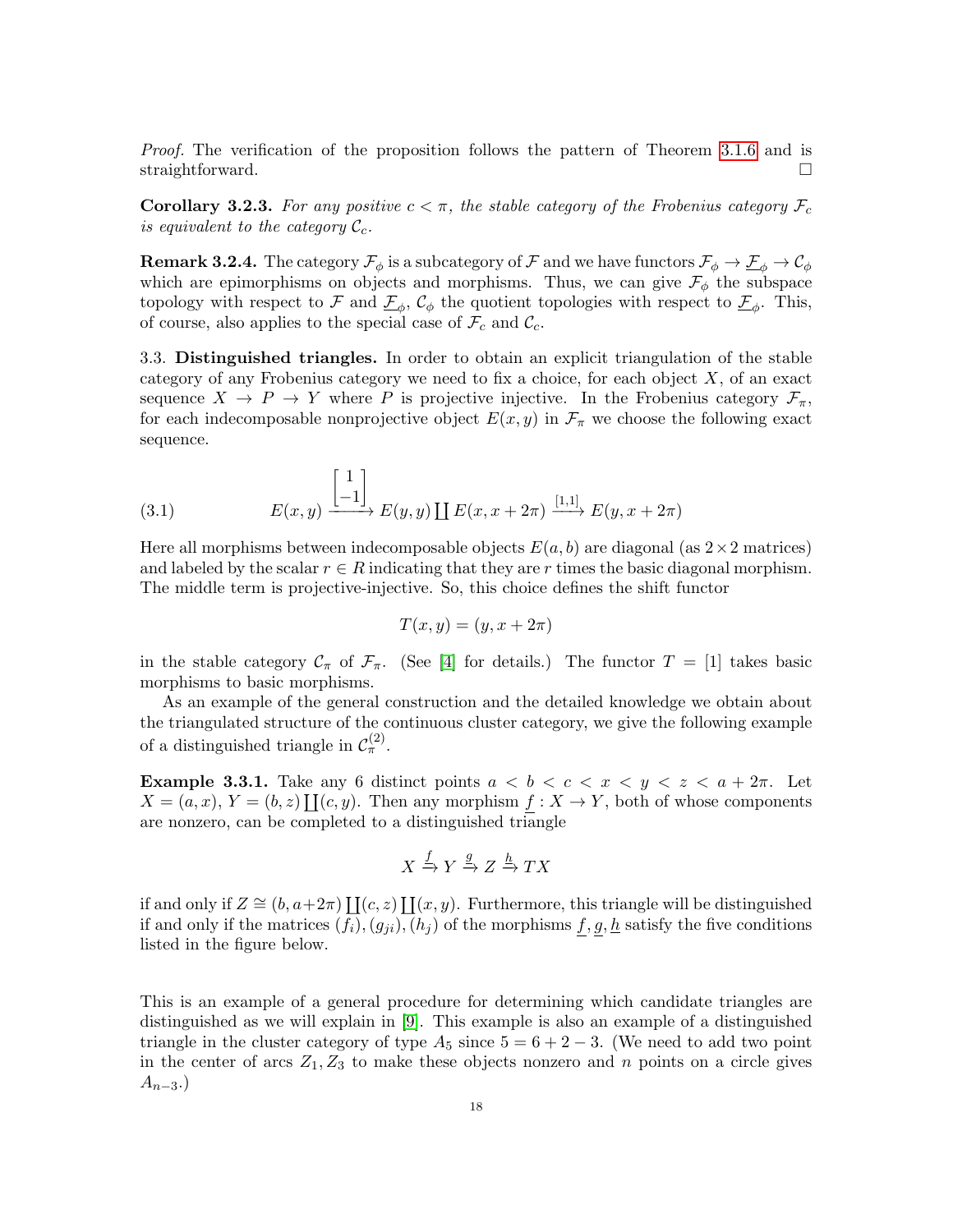

Figure 1. In the four triangles in the figure, the product of the angles is 1 or -1 depending on the orientation of X around its boundary.  $g_{12} = 0$  since  $Y_2$  does not meet  $Z_1$ . Similarly,  $g_{31} = 0$ .

*Proof.* By definition the distinguished triangles starting with  $f: X \rightarrow Y$  is given by lifting f to a morphism in  $\mathcal{F}_{\pi}$  and taking the pushout of the chosen sequence for X:

$$
X = E(a, x) \xrightarrow{\begin{bmatrix} 1 \\ -1 \end{bmatrix}} E(x, x) \coprod E(a, a + 2\pi) \xrightarrow{\begin{bmatrix} 1, 1 \end{bmatrix}} TX = E(x, a + 2\pi)
$$

$$
\downarrow f
$$

$$
Y = E(b, z) \coprod E(c, y) \xrightarrow{g} Z \xrightarrow{h} E(x, a + 2\pi)
$$

Since the bottom row is an exact sequence in  $\mathcal{F}_{\pi}$ , as an object of  $\mathcal{P}_{S^1}$  we must have  $Z = P_b \coprod P_c \coprod P_x \coprod P_y \coprod P_z \coprod P_{a+2\pi}$  and these objects must be paired to make 3 indecomposable objects of  $\mathcal{F}_{\pi}$ . One of them must be  $E(b, w)$  for some w. But the morphism g maps the summand  $P_b$  of  $E(b, z)$  isomorphically onto the summand  $P_b$  of  $E(b, w)$  and this is only possible if  $w = z$  or  $w = a + 2\pi$ . The first case is not possible since  $\mathcal{C}_{\pi}((c, y), (b, z)) = 0$ which would force  $f_1 = 0$  contrary to assumption. So,  $w = a + 2\pi$  and  $E(b, a + 2\pi)$  is a summand of Z. An analogous argument shows that  $E(x, y)$  is also a summand of Z and the remaining two points must be paired to give  $E(c, z)$  as claimed.

Next we show that the 5 conditions are sufficient to have a distinguished triangle. To do this we first lift the elements  $f_i, g_{ji}, h_j \in K$  to R so that the 5 conditions are still satisfied. Then we let u be given by the  $3 \times 2$  matrix with entries in R given by:

$$
u = \begin{bmatrix} 0 & g_{11}f_1 \\ 0 & 0 \\ g_{32}f_2 & 0 \end{bmatrix}
$$

Then the diagram commutes and  $Y \to Z \to TX$  is the pushout of the chosen sequence for X making  $X \to Y \to Z \to TX$  a distinguished triangle by definition.

Finally we prove the necessity of the 5 listed conditions. The last condition follows from the fact that  $\text{Hom}(Y_2, Z_1) = 0 = \text{Hom}(Y_1, Z_3)$ . The condition  $gf = 0$  implies that  $g_{21}f_1 +$  $g_{22}f_2 = 0.$  So, (2), (3) are equivalent. The condition  $\underline{h}g = 0$  implies that  $h_1g_{11} + h_2g_{21} = 0$ and  $h_2g_{22} + h_3g_{32} = 0$ . So,  $(1) - (4)$  are all equivalent. So, it suffices to prove (1).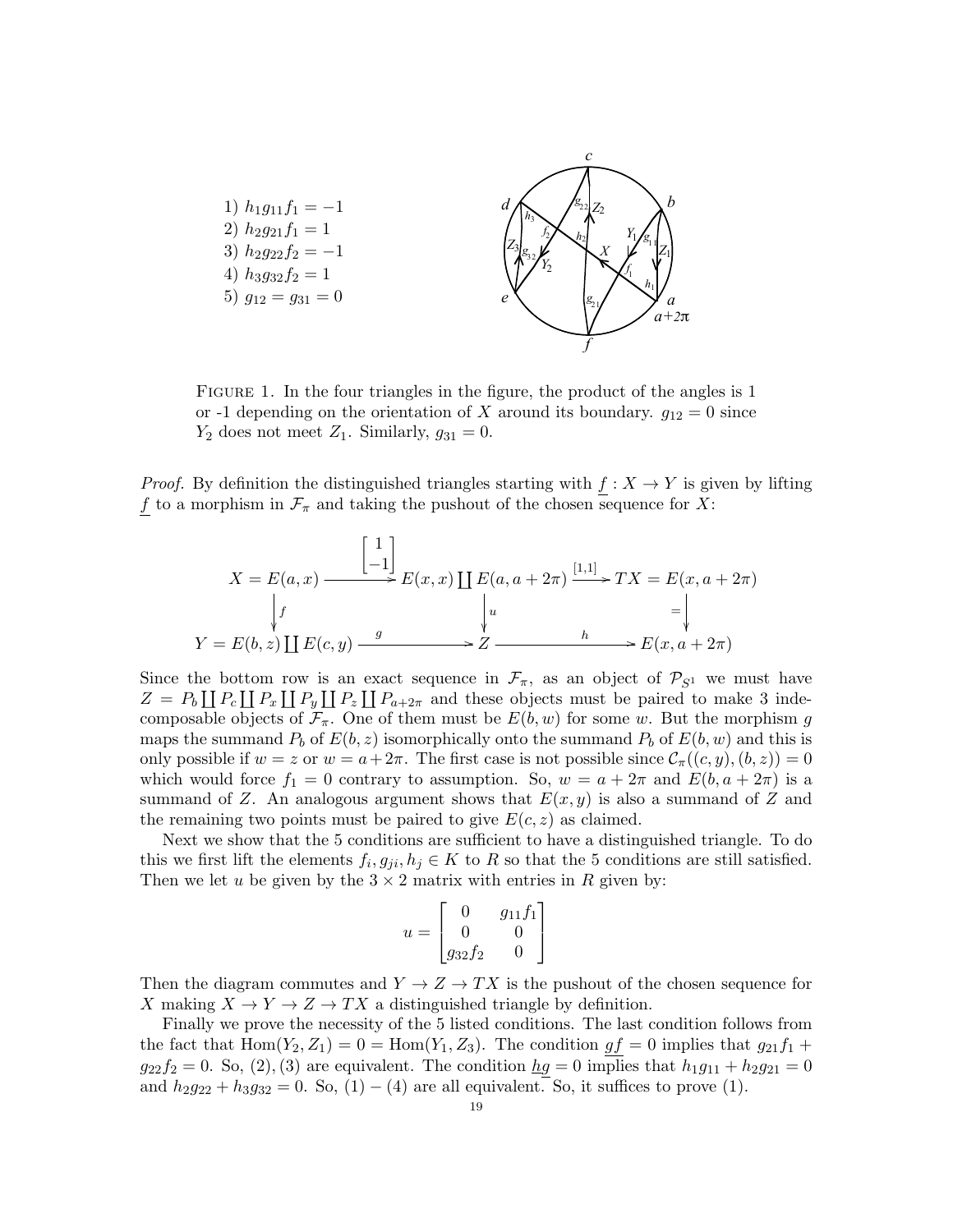The composition  $X = (a, x) \stackrel{f_1}{\longrightarrow} Y_1 = (b, z) \stackrel{g_{11}}{\longrightarrow} Z_1 = (b, a + 2\pi)$  factors through  $(a, a + 2\pi)$ . Modulo the maximal ideal, the induced morphism  $(a, a + 2\pi) \rightarrow Z_1$  must be  $-g_{11}f_1$  times the basic morphism since the chosen map  $X = (a, x) \rightarrow (a, a + 2\pi)$  in [\(3.1\)](#page-17-1) is  $-1$  times the basic map. However, the composition  $(a, a + 2\pi) \to Z_1 \xrightarrow{h_1} TX$  is equal to the basic map  $(a, a + 2\pi) \to TX$  since  $Y \to Z \to TX$  is the pushout of [\(3.1\)](#page-17-1) by definition of distinguished triangles. Therefore,  $h_1(-g_{11}f_1) = 1$  proving (1). □

3.4. **Generalizations.** Some of the basic theorems in this paper hold much more generally with the same proofs.

<span id="page-19-6"></span>**Proposition 3.4.1.** Let  $P$  to be any additive Krull-Schmidt R-category where the endomorphism rings of indecomposable objects are commutative local R-algebras. Let  $\mathcal F$  be the category of all pairs  $(V, d)$  where V is an object of P and d is an endomorphism of V with  $d^2$ equal to multiplication by the uniformizer  $t \in R$ . Take exact sequences in F to be sequences  $(X, d) \to (Y, d) \to (Z, d)$  where  $X \to Y \to Z$  is split exact in  $P$ . Then  $F$  is a Frobenius category with projective-injective objects  $(X^2, \begin{bmatrix} 0 & t \\ 1 & 0 \end{bmatrix})$  for X in P.

This implies that the stable category  $C = \mathcal{F}$  becomes a triangulated category once we choose, for each object  $(V, d)$  an exact sequence:

$$
(V, d) \xrightarrow{\begin{bmatrix} d \\ 1 \end{bmatrix}} \left( V^2, \begin{bmatrix} 0 & t \\ 1 & 0 \end{bmatrix} \right) \xrightarrow{[-1, d]} (V, -d)
$$

Then  $T(V, d) = (V, -d)$ .

The part that fails in general is Theorem [2.2.4,](#page-10-0) the determination of all objects in  $\mathcal F$ and thus in C. One can also replace the condition  $d^2 = t$  with  $d^n = t$  for any  $n \geq 2$ . The analogous construction gives a Frobenius category. However, for  $P = P_{S^1}$ ,  $n \geq 3$  and any  $k \geq 0$ , this Frobenius category has an indecomposable object  $(V, d)$  so that V has  $n(n-1)^k$ components (as an object of  $P$ ).

<span id="page-19-4"></span>Remark 3.4.2. One interesting feature of this general construction is that, in the special case of the continuous Frobenius category  $\mathcal{F}_{\pi}$ , the chosen exact sequence above gives a different topology on the continuous cluster category  $\mathcal{C}_{\pi}$ . The space of indecomposable objects is homeomorphic to the disconnected two fold covering of the open Moebius band using this general construction as opposed to the connected (and oriented) two-fold covering which we are using.

#### **REFERENCES**

- <span id="page-19-0"></span>[1] A. B. Buan, O. Iyama, I. Reiten, and J. Scott, Cluster structures for 2-Calabi-Yau categories and unipotent groups, Compos. Math. 145 (2009), no. 4, 1035–1079.
- <span id="page-19-1"></span>[2] Aslak Bakke Buan, Robert Marsh, Markus Reineke, Idun Reiten, and Gordana Todorov, Tilting theory and cluster combinatorics, Adv. Math. 204 (2006), no. 2, 572–618.
- <span id="page-19-2"></span>[3] P. Caldero, F. Chapoton, and R. Schiffler, *Quivers with relations arising from clusters*  $(A_n \ case)$ , Trans. Amer. Math. Soc. 358 (2006), no. 3, 1347–1364.
- <span id="page-19-5"></span>[4] Dieter Happel, Triangulated categories in the representation theory of finite dimensional algebras, London Math. Soc. Lecture Note Ser., vol. 119, Cambridge Univ. Press, Cambridge, 1988.
- <span id="page-19-7"></span>[5] Allen Hatcher, Algebraic Topology, Cambridge Univ. Press, Cambridge, 2002
- <span id="page-19-3"></span>[6] T. Holm and P. Jørgensen, On a cluster category of infinite Dynkin type, and the relation to triangulations of the infinity-gon, Math. Z. 270 (2012), 277–295.